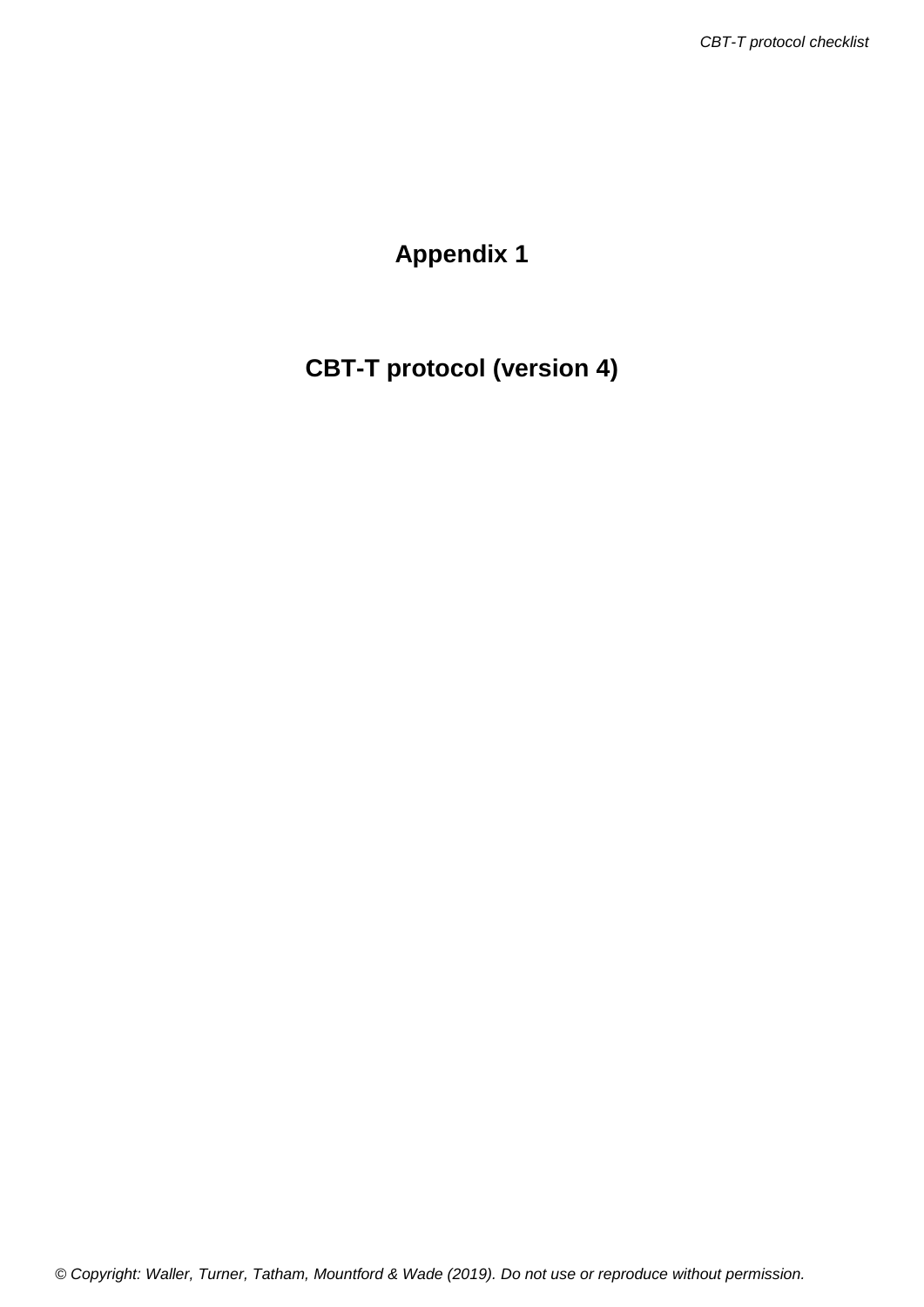## **CBT-T checklist**

| Patient name:   |               |
|-----------------|---------------|
| Date of birth:  |               |
| Patient gender: | Female / Male |
| ID Number:      |               |

Therapist name:

Date of first appointment: \_\_\_\_\_\_\_\_\_\_\_\_\_\_\_\_\_\_

Diagnosis at start of treatment, and symptoms that lead to that diagnosis:

Comorbid conditions

History of treatment for eating disorder

### **Symptom record (all behaviours per week)**

| <b>Week</b>      | Weight (kg) | <b>Objective</b><br>binges | <b>Vomiting</b> | <b>Laxatives used</b> |
|------------------|-------------|----------------------------|-----------------|-----------------------|
| 1                |             |                            |                 |                       |
| $\overline{2}$   |             |                            |                 |                       |
| $\overline{3}$   |             |                            |                 |                       |
| $\overline{4}$   |             |                            |                 |                       |
| $\overline{5}$   |             |                            |                 |                       |
| 6                |             |                            |                 |                       |
| $\overline{7}$   |             |                            |                 |                       |
| $\bf 8$          |             |                            |                 |                       |
| $\boldsymbol{9}$ |             |                            |                 |                       |
| 10               |             |                            |                 |                       |
| FU1(1)           |             |                            |                 |                       |
| month)           |             |                            |                 |                       |
| FU2(3)           |             |                            |                 |                       |
| months)          |             |                            |                 |                       |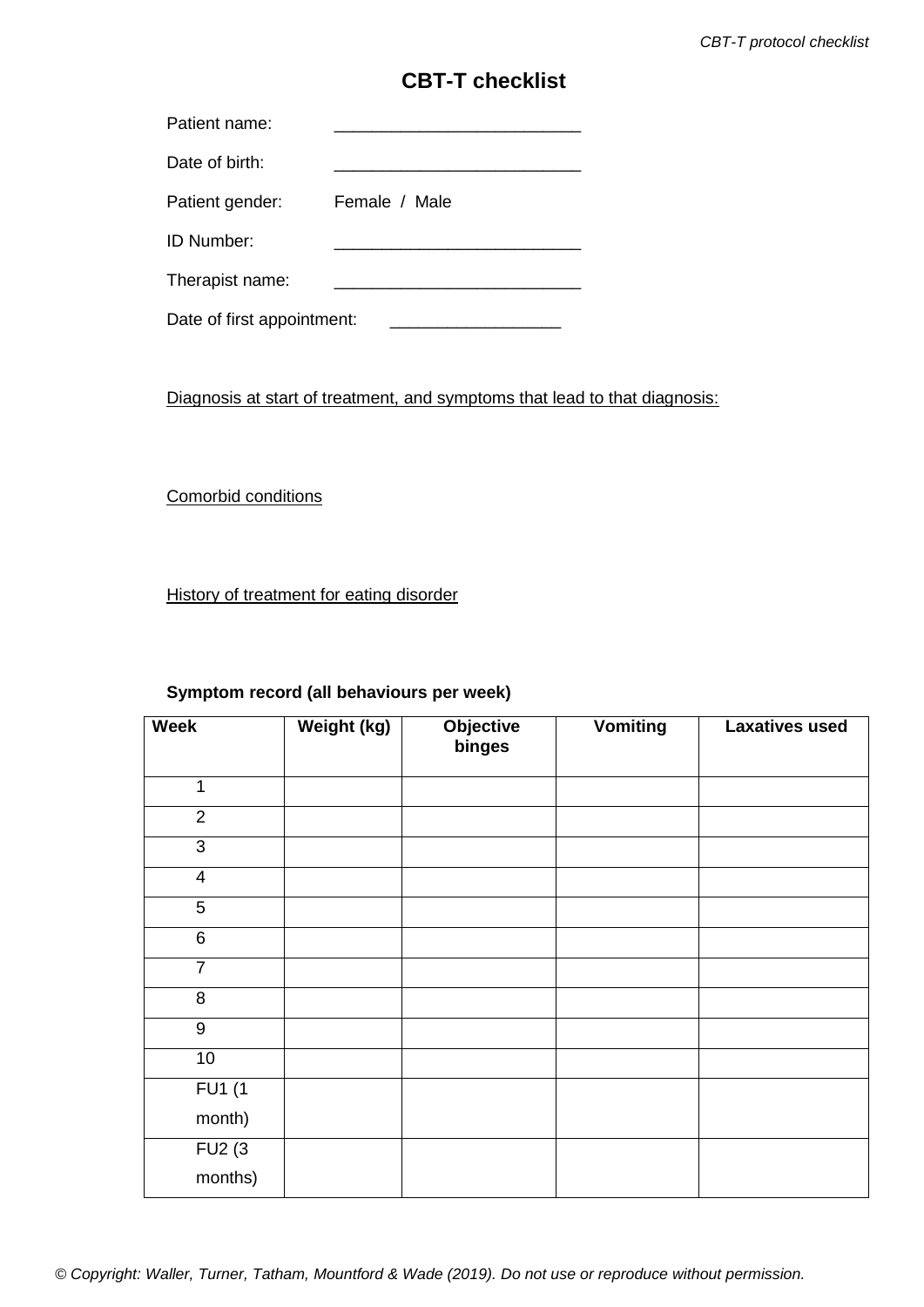### **Session 1: Agenda/Task checklist**

- Introduce yourself to the patient, and ask a little about them (what they do, family, etc.)
- Patient to complete ED-15
	- $\circ$  Explain that this will be weekly, and you want them to do it every week just prior to the session (in the waiting room)
	- o Check that all items are completed
- Acculturation to the therapy
	- o Review past therapy experience
	- o Identify the lack of evidence-based work (whatever the therapy was called)
	- o Explain the 'firm empathy' stance
		- There will be anxiety about change, but that is necessary
	- o Patient acts as their own therapist: you are the coach
	- $\circ$  Brief and focused, four sessions in the first instance, extending to ten if the patient is making changes
	- o No desire to waste the patient's time and make them think that they cannot succeed in therapy
- Review current eating
	- $\circ$  Ask about the last 24 hours (especially if the patient is vague)
	- o Ask about the last episode of bingeing/purging
	- Explain the model (using diagrams where helpful)
		- o Focus on maintenance (here and now) rather than history of problem
		- o Change in behaviours and biology/nutrition to improve emotions, cognitions and behaviours (food as medicine rather than a threat)
		- $\circ$  Vital to learn that the best predictor of weight is going to be what is eaten
		- $\circ$  Non-negotiables staving safe; attendance on time; diaries and other homework; dieting for weight loss during treatment for bulimia nervosa; being weighed (be prepared to explain each)
- Outline the course of therapy
	- $\circ$  Phase 1 (sessions 1-4): Learning and changing eating (psychoeducation; exposure)
	- $\circ$  Phase 2 (sessions 3-6): Challenging beliefs about eating, food and weight (cognitive restructuring; behavioural experiments)
	- o Phase 3 (sessions 5-7): Addressing emotional triggers (exposure; cognitive restructuring)
	- o Phase 4 (sessions 5-9): Body image work (surveys; exposure)
	- o Phase 5 (sessions 9-10): Relapse prevention (therapy blueprint)
- Determine core symptoms (and record them in the relevant slots)
	- o Get weight estimate and certainty rating, and record them
	- $\circ$  Weighing and taking height (done by clinician not by self-report)
	- o Reported weekly frequency of objective binges, vomiting, laxative use, etc.)
	- Provide relevant psychoeducation handouts for discussion in session 2
		- o Include healthy eating plan
- Identify possible reasons for bulimic behaviours and weight change
	- o Long gaps in intake (particularly carbohydrate gaps) leading to craving
	- o Low carbohydrate intake resulting in unstable mood
	- $\circ$  Discuss how a sensation of fullness can be due to anxiety (locate stomach)
- Plan initial dietary change for homework, and predicted weight gain
	- o aim for structure before content
	- o stress importance of generating anxiety so that the patient can learn, but not run away
	- Agree next appointment
- Set homework
	- o Questionnaire pack 1 (EDE-Q, GAD7, PHQ9, WAI-SR, PBQ)
	- o ED-15 (do while waiting for the next appointment)
	- o Read handouts
	- o Get a folder to hold diaries
	- o Standard food diary
	- $\circ$  Change intake according to need (including any need to gain weight)
		- Structure add breakfast; three meals; two or three snacks
			- Content carbohydrate; calorie content into meals and snacks (rather than binges)
	- End session ask patient to rate confidence in this approach, and suitability for them

*© Copyright: Waller, Turner, Tatham, Mountford & Wade (2019). Do not use or reproduce without permission.*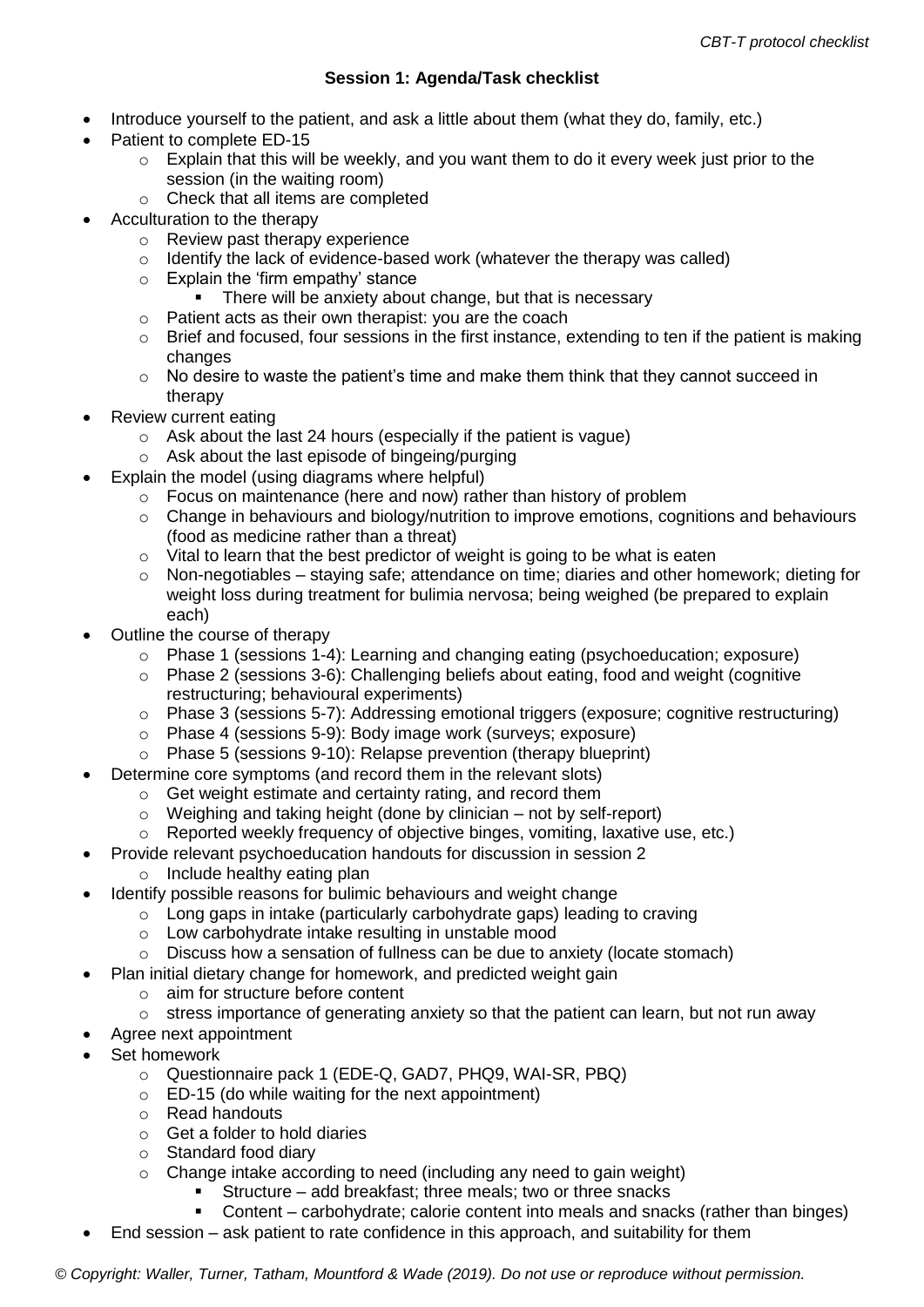### Session 1 record: DATE

Tick the items that you have addressed with the patient on the facing list as you progress. Check that all items are ticked (or marked N/A if not applicable).

| <b>Symptoms</b>           |    | Frequency of behaviours |          |
|---------------------------|----|-------------------------|----------|
| Weight                    | kg | Objective binges        | per week |
| Height                    | m  | Subjective binges       | per week |
| <b>BMI</b>                |    | Vomiting                | per week |
| Anticipated weight change | kg | Laxatives (episodes)    | per week |

**Ways in which the patient would like to change using therapy**

**Problems with non-negotiables (e.g., weighing; urge to lose weight), and how they were addressed**

**Summary of problems identified in dietary intake that might trigger binges**

#### **Homework tasks set**

Handouts provided: Starvation / Bingeing / Vomiting / Laxatives / Other: \_\_\_\_\_\_\_\_

Changes to eating planned

#### **Patient's ratings**

Anticipated impact of that eating change on weight over the next week(s)

Gain =  $\frac{1}{\sqrt{2}}$  kg ; Loss =  $\frac{1}{\sqrt{2}}$  kg; Confidence rating =  $\frac{1}{\sqrt{2}}$  %

Patient's confidence in this approach (0-100%) example the control of the control of the control of the control of the control of the control of the control of the control of the control of the control of the control of th

Patient's rating of the suitability of this approach for them (0-100%) \_\_\_\_\_\_ %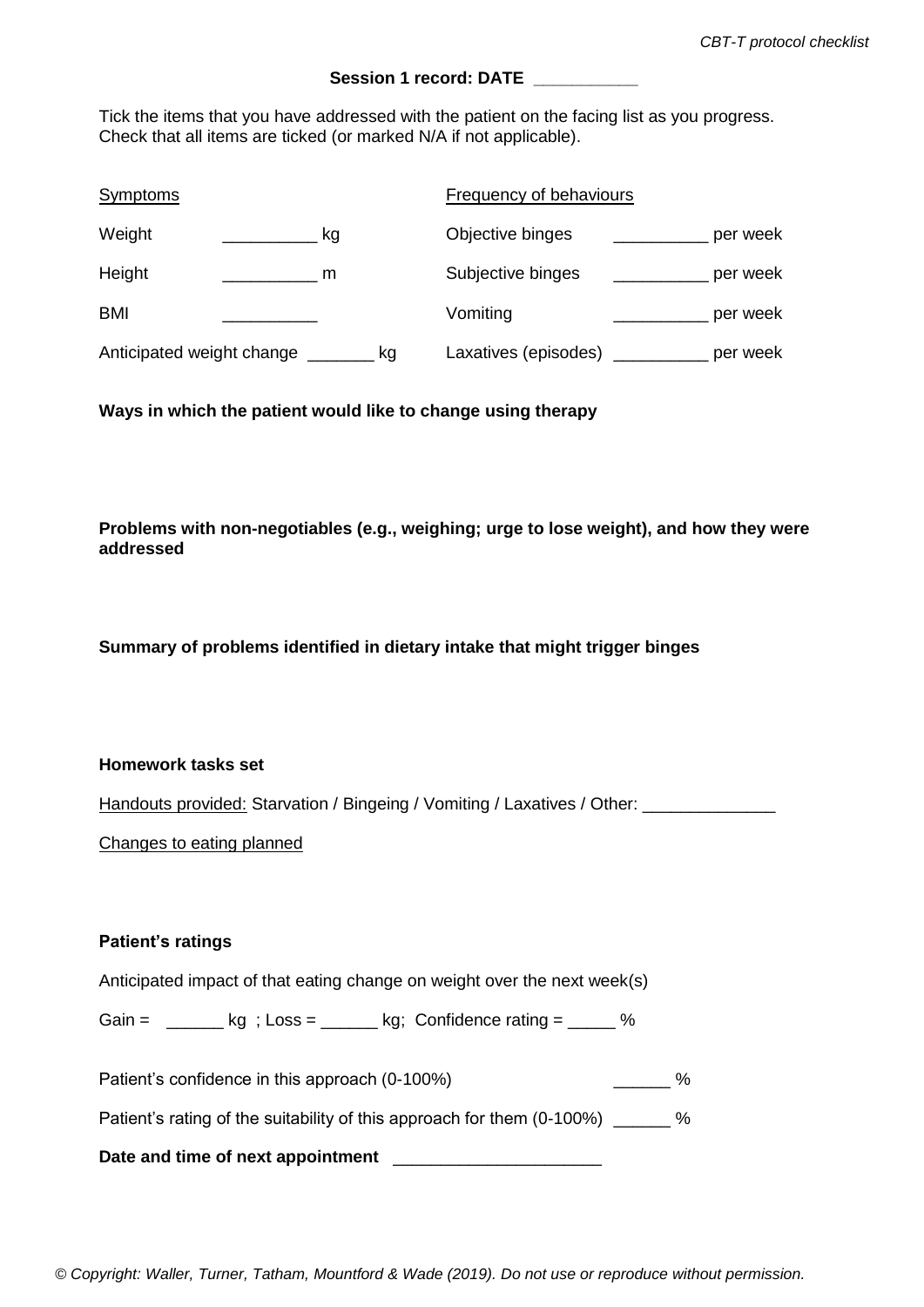- Welcome back
- Retrieve questionnaire pack and ED-15
	- o Check that all items are completed
- Review homework
	- $\circ$  All done?
- Address any life-threatening or therapy-interfering behaviours (e.g., self-harm; missed appointment; late arrival)
	- o Responsibility for solving these given to the patient, where appropriate
- Ask patient about experience of session 1 and any contrast with previous therapies
- Patient agenda items and questions from last time?
	- o Give ten minutes to these, after the diaries and weighing
	- Review what the patient learned from the handouts
		- o Any others needed? Give to patient
- Review food diaries
	- $\circ$  If these have not been done, then weigh the patient and end the session
	- o Identify changes from previous eating patterns
	- o Identify and note core symptoms (teaching patient to mark bulimic behaviours, if not done)
- Congratulate patient on any positive changes in eating pattern and symptom reduction; problem solve any slippage
- Add to chart of bulimic behaviours
- Using the diary, identify one or more episodes of objective binge-eating where there is clear linkage to low/inappropriate food intake (if no binges took place, then look at high-risk situations)
	- $\circ$  Work with the patient on identifying the risk factors, stressing the low food intake/carbohydrate gap
	- o Acknowledge other possible reasons (e.g., mood, alcohol), but focusing on the starvation factor for now
- Stress the likelihood that the patient will have taken in about 1200 kcal if they have binged, even if they vomited (and that laxatives will have done even less)
- Weighing process
	- 1. Ask re believed change in weight from last time (and certainty rating)
	- 2. Remind the patient about weight fluctuations, so not yet sure about patterns
	- 3. Weigh the patient
	- 4. Chart the actual and anticipated weight change (copy for the patient)
	- 5. Review patient's beliefs relative to actual change, but stressing that it is too still too early to draw conclusions
- Patient's agenda items
- From the diary, start to identify the foods that the patient finds 'safe' and 'feared'
- Plan next dietary change for homework, as per health eating plan
	- o Maintain/develop structure
	- $\circ$  Shift towards better content if appropriate (especially planned carbohydrates)
	- o Predict what these changes will do (likely weight gain, more binges, etc. and certainty ratings)
- Agree next appointment
	- o Stress that you will be reviewing for progress weekly
- Set homework
	- $\circ$  ED-15 (do while waiting for the next appointment)
	- o Read any additional handouts
	- o Standard food diary
	- o Change intake according to need (including any need to gain weight)
	- o Prepare a list of 'feared' and 'safe' foods
- End session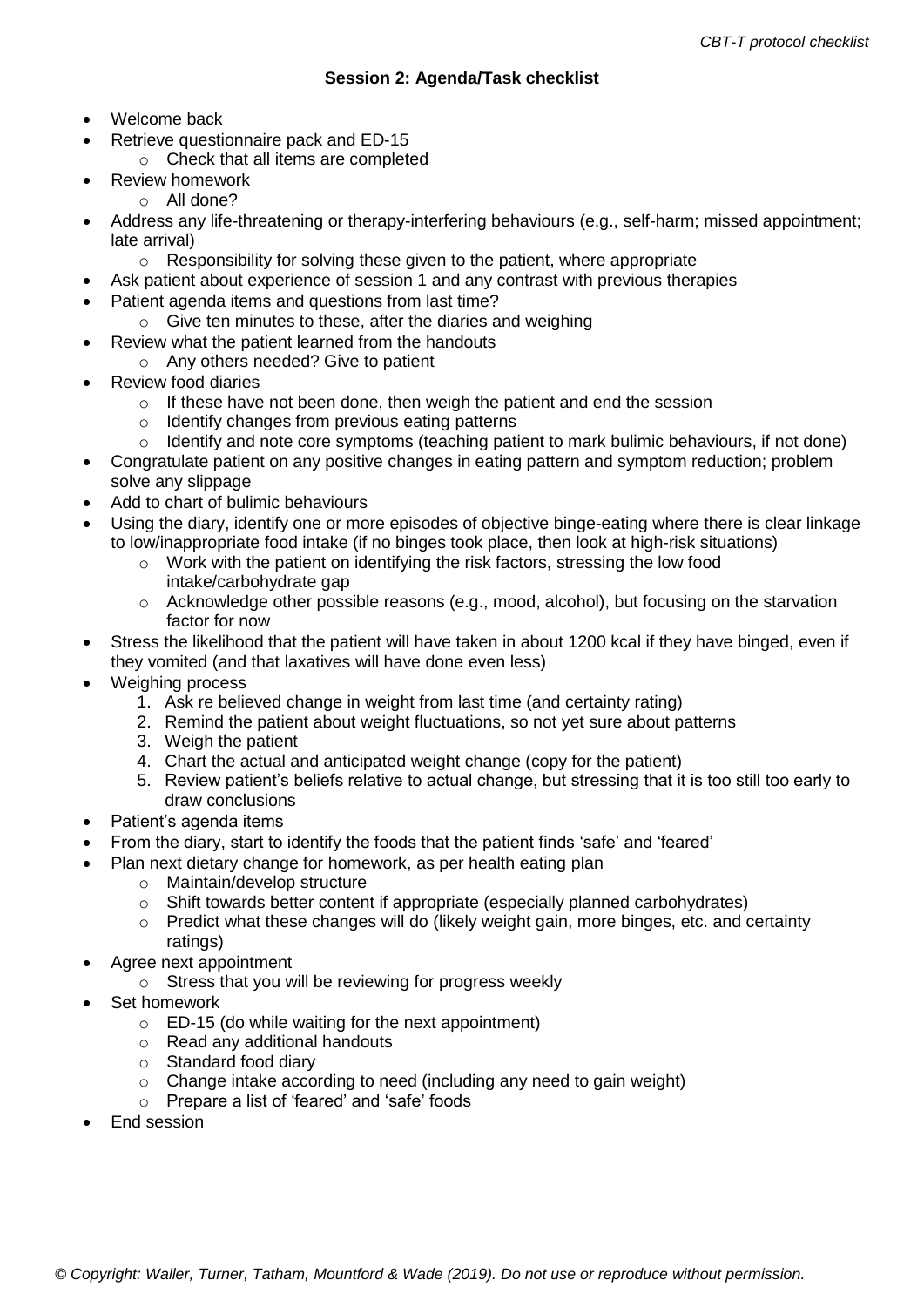### **Session 2 record: DATE \_\_\_\_\_\_\_\_\_\_\_**

Tick the items that you have addressed with the patient on the facing list as you progress. Check that all items are ticked (or marked N/A if not applicable).

| <b>Symptoms</b>                 | <b>Frequency of behaviours</b>   |
|---------------------------------|----------------------------------|
| Weight<br>kg                    | Objective binges<br>per week     |
| <b>BMI</b>                      | Subjective binges<br>per week    |
|                                 | Vomiting<br>per week             |
| Anticipated weight change<br>kg | Laxatives (episodes)<br>per week |

**Problems with non-negotiables (e.g., homework; attendance), and how they were addressed**

### **Summary of problems identified in dietary intake that trigger binges/urges to binge**

**Patient agenda items**

#### **Homework tasks set**

Additional handouts provided: \_\_\_\_\_\_\_\_\_\_\_\_\_\_\_

Changes to eating planned

#### **Patient's ratings**

Anticipated impact of that eating change on weight over the next week(s)

Gain =  $\frac{1}{2}$  kg; Loss =  $\frac{1}{2}$  kg; Confidence rating =  $\frac{1}{2}$  %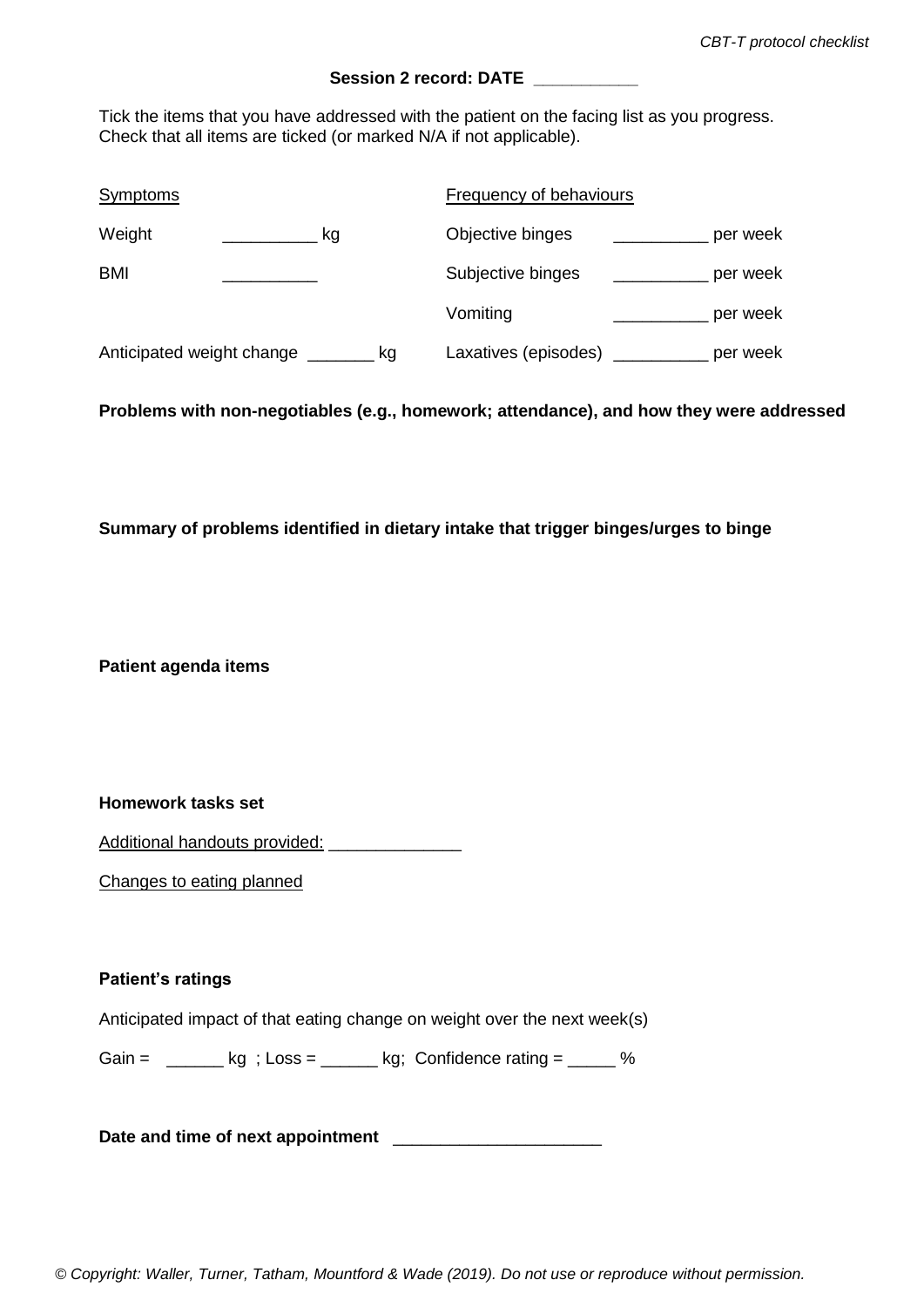- Retrieve ED-15
	- o Check that all items are completed
	- Review homework
	- o All done?
- Address any life-threatening or therapy-interfering behaviours (e.g., self-harm; missed appointment; late arrival)
	- $\circ$  Responsibility for solving these given to the patient, where appropriate
- Ask patient about experience of session 2
- Patient agenda items and questions from last time?
	- o Give ten minutes to these, after the diaries and weighing
- Review food diaries
	- o If these have not been done, then weigh the patient and end the session
	- o Identify changes from previous eating patterns
	- o Identify and note core symptoms
- Congratulate patient on any positive changes in eating pattern and symptom reduction; problem solve any slippage
- Add to the chart of patient bulimic behaviours
- Weighing process
	- 1. Ask re believed change in weight from last time (and certainty rating)
	- 2. Remind the patient about weight fluctuations, so not yet sure about patterns
	- 3. Weigh the patient
	- 4. Chart the actual and anticipated weight change (copy for the patient)
	- 5. Review patient's beliefs relative to actual change, but stressing that it is too still too early to draw conclusions
- Patient's agenda items
- Using the diary, identify one or more episodes of objective binge-eating where there is clear linkage to low/inappropriate food intake (if no binges took place, then look at high-risk situations)
	- o Work with the patient on identifying the risk factors, stressing the low food intake/carbohydrate gap
	- o Acknowledge other possible reasons (e.g., mood, alcohol), but focusing on the starvation factor for now
- Review what the patient learned from the additional handouts (if applicable)
- Review the safe and feared foods
	- $\circ$  Explore any evidence that the feared foods have been a problem in the past
	- o Instead, have they become 'binge foods' and hence feared?
- Plan next dietary change for homework
	- o Content and structure
- Agree next appointment
	- o Stress that you will be reviewing for progress weekly
	- o Remind that next time is the big review point
- Set homework
	- o ED-15 (do while waiting for the next appointment)
	- o Standard food diary
	- o Change intake according to need (including any need to gain weight)
- End session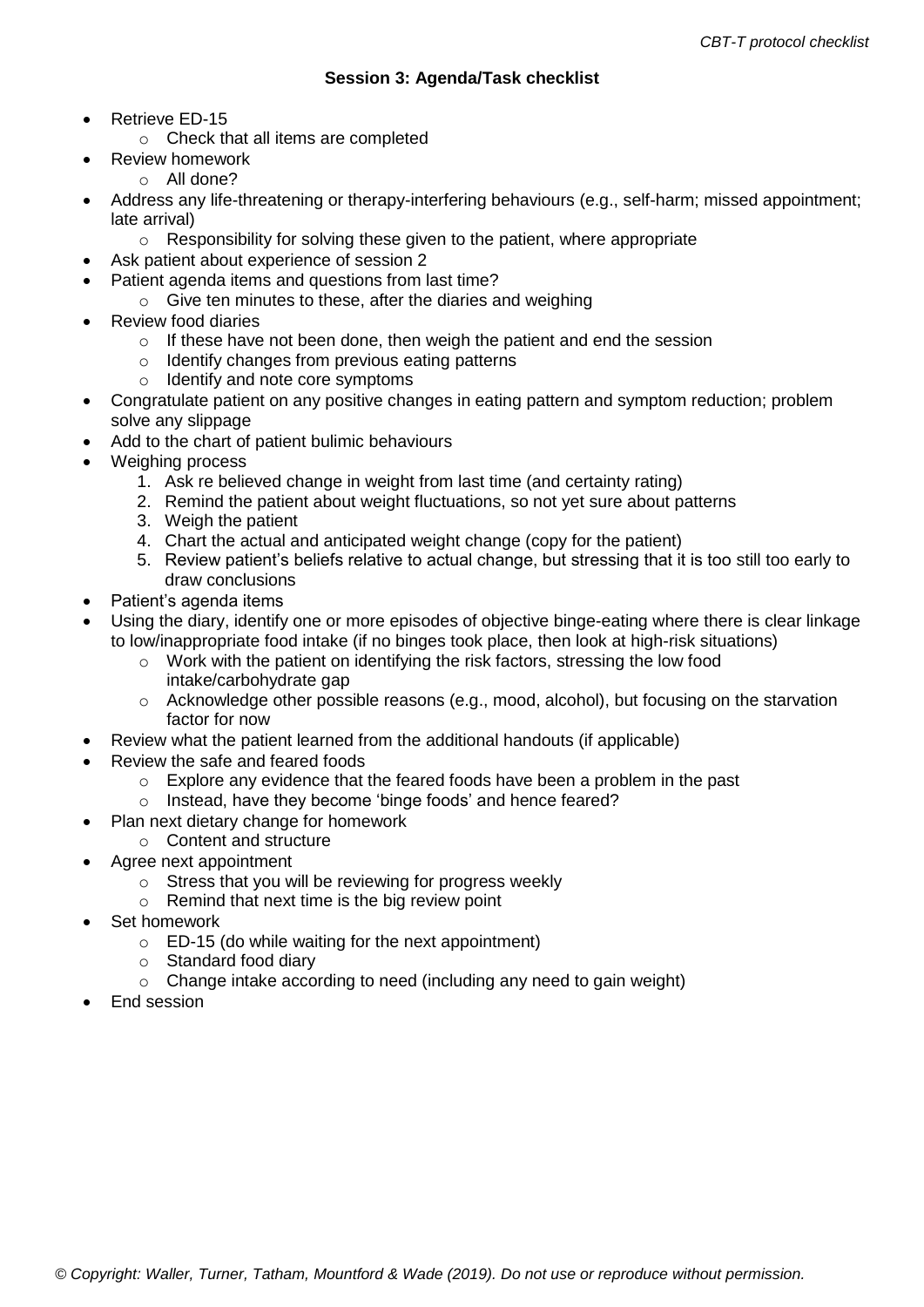### **Session 3 record: DATE \_\_\_\_\_\_\_\_\_\_\_**

Tick the items that you have addressed with the patient on the facing list as you progress. Check that all items are ticked (or marked N/A if not applicable).

| <b>Symptoms</b>                 | <b>Frequency of behaviours</b>   |
|---------------------------------|----------------------------------|
| Weight<br>kg                    | Objective binges<br>per week     |
| BMI                             | Subjective binges<br>per week    |
|                                 | Vomiting<br>per week             |
| Anticipated weight change<br>kg | Laxatives (episodes)<br>per week |

**Problems with non-negotiables (e.g., homework; attendance), and how they were addressed**

#### **Summary of problems identified in dietary intake that trigger binges/urges to binge**

**Patient agenda items**

**Homework tasks set** 

Changes to eating planned

**Other** 

### **Patient's ratings**

Anticipated impact of that eating change on weight over the next week(s)

Gain =  $\frac{1}{2}$  kg; Loss =  $\frac{1}{2}$  kg; Confidence rating =  $\frac{1}{2}$  %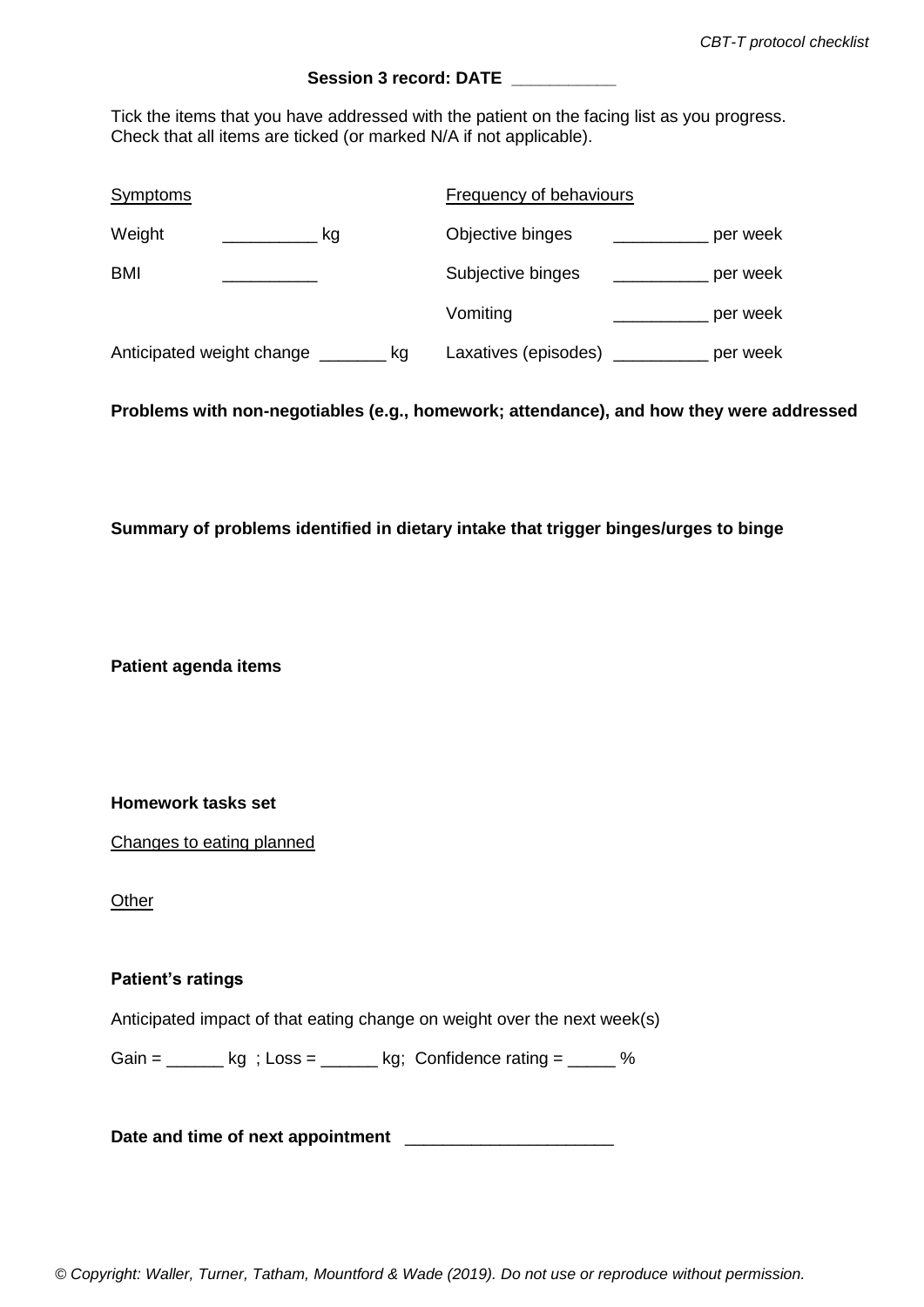- Retrieve ED-15
	- o Check that all items are completed
	- Review homework
	- o All done?
- Address any life-threatening or therapy-interfering behaviours (e.g., self-harm; missed appointment; late arrival)
- Ask patient about experience of session 3
- Patient agenda items and questions from last time?
	- $\circ$  Give ten minutes to these, after the diaries and weighing
- Review food diaries
	- o If these have not been done, then weigh the patient and end the session
	- o Identify changes from previous eating patterns
	- o Identify and note core symptoms
- Congratulate patient on any positive changes in eating pattern and symptom reduction; problem solve any slippage
- Add to the chart of patient bulimic behaviours
- Weighing process
	- 1. Ask re believed change in weight from last time (and certainty rating)
	- 2. Remind the patient that this is week 4, and that you will be looking at their average (median) weight over the period so far, as a baseline
	- 3. Weigh the patient
	- 4. Chart the actual and anticipated weight change (copy for the patient)
	- 5. Review patient's beliefs relative to actual change, but stressing that it is too still too early to draw conclusions
- Review progress to date
	- o Use the behavioural and weight charts to stress benefits to date
	- $\circ$  Congratulate on positive change in terms of dietary structure and content, bulimic behaviours, and challenging fears about weight gain
	- o Stress need to work on remaining symptoms
	- $\circ$  If no change has been made, then offer to end now, and if the patient wants to continue then contract for only two more sessions unless there is progress over that time
- Patient's agenda items
- Using the diary, identify one or more episodes of objective binge-eating where there is clear linkage to low/inappropriate food intake (if no binges took place, then look at high-risk situations)
	- $\circ$  Work with the patient on identifying the risk factors, stressing the low food intake/carbohydrate gap
	- o Acknowledge other possible reasons (e.g., mood, alcohol), but focusing on the starvation factor for now
- Cognitive challenges
	- $\circ$  Set up a behavioural experiment with trying a feared food (two weeks)
	- o Clarify belief and alternative belief, and time frame for testing them out
- Agree next appointment
	- o Stress that you will be maintaining the review to ensure progress
- Set homework
	- $\circ$  ED-15 (do while waiting for the next appointment)
	- o Questionnaire pack 2 (EDE-Q, GAD7, PHQ9; WAI-SR)
	- o Standard food diary plus record of trigger-core belief-emotion-behaviour links
	- $\circ$  Change intake according to need (including any need to gain weight)
	- o Food-related behavioural experiment
- End session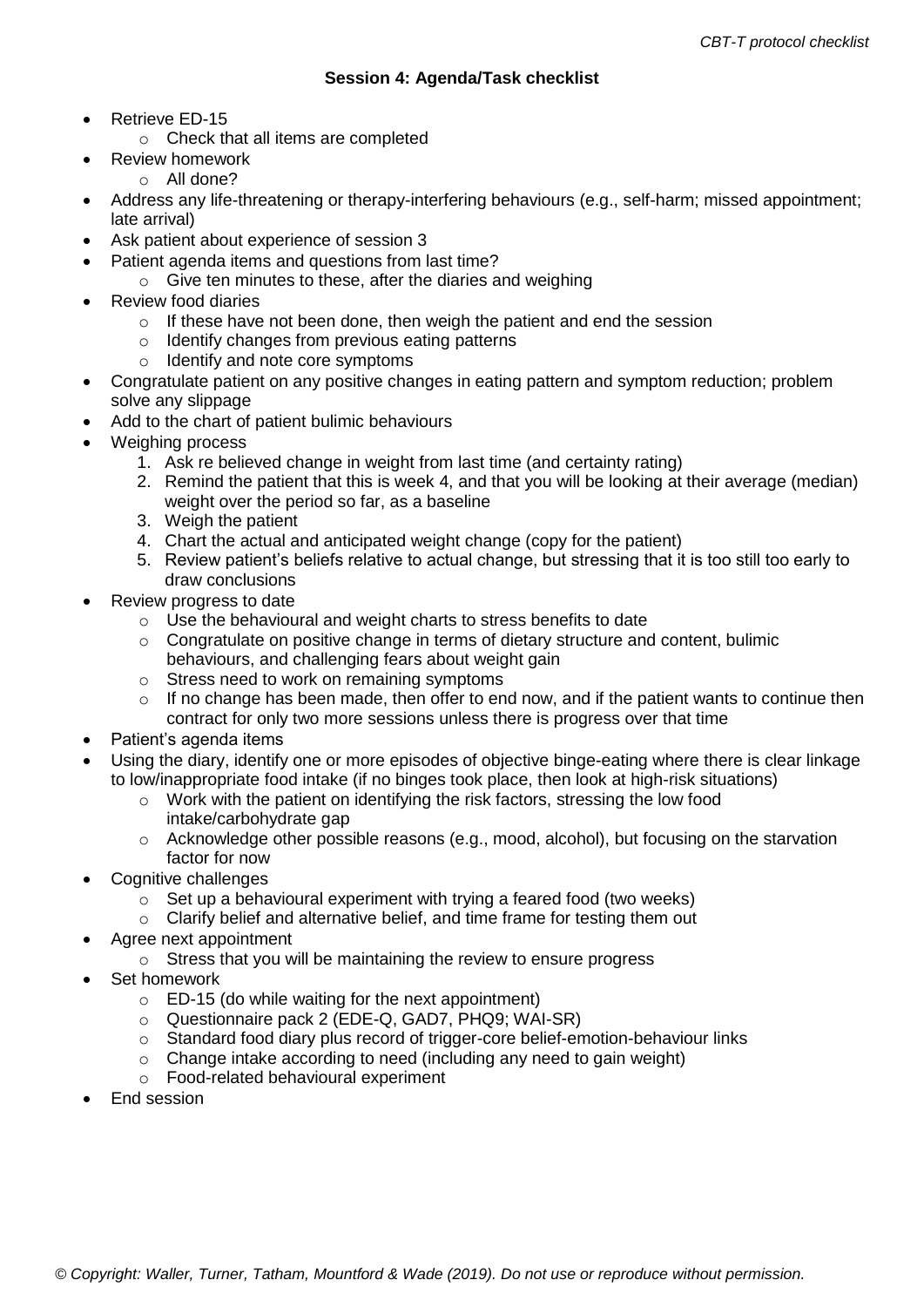### **Session 4 record: DATE**

Tick the items that you have addressed with the patient on the facing list as you progress. Check that all items are ticked (or marked N/A if not applicable).

| <b>Symptoms</b>                 | Frequency of behaviours          |
|---------------------------------|----------------------------------|
| Weight<br>kg                    | Objective binges<br>per week     |
| BMI                             | Subjective binges<br>per week    |
|                                 | Vomiting<br>per week             |
| Anticipated weight change<br>kq | Laxatives (episodes)<br>per week |

**Problems with non-negotiables (e.g., homework; attendance), and how they were addressed**

#### **Summary of problems identified in dietary intake that trigger binges/urges to binge**

**Patient agenda items**

**Homework tasks set** 

Behavioural experiment

**Other** 

### **Patient's ratings**

Anticipated impact of that eating change on weight over the next week(s)

Gain =  $\frac{1}{2}$  kg; Loss =  $\frac{1}{2}$  kg; Confidence rating =  $\frac{1}{2}$  %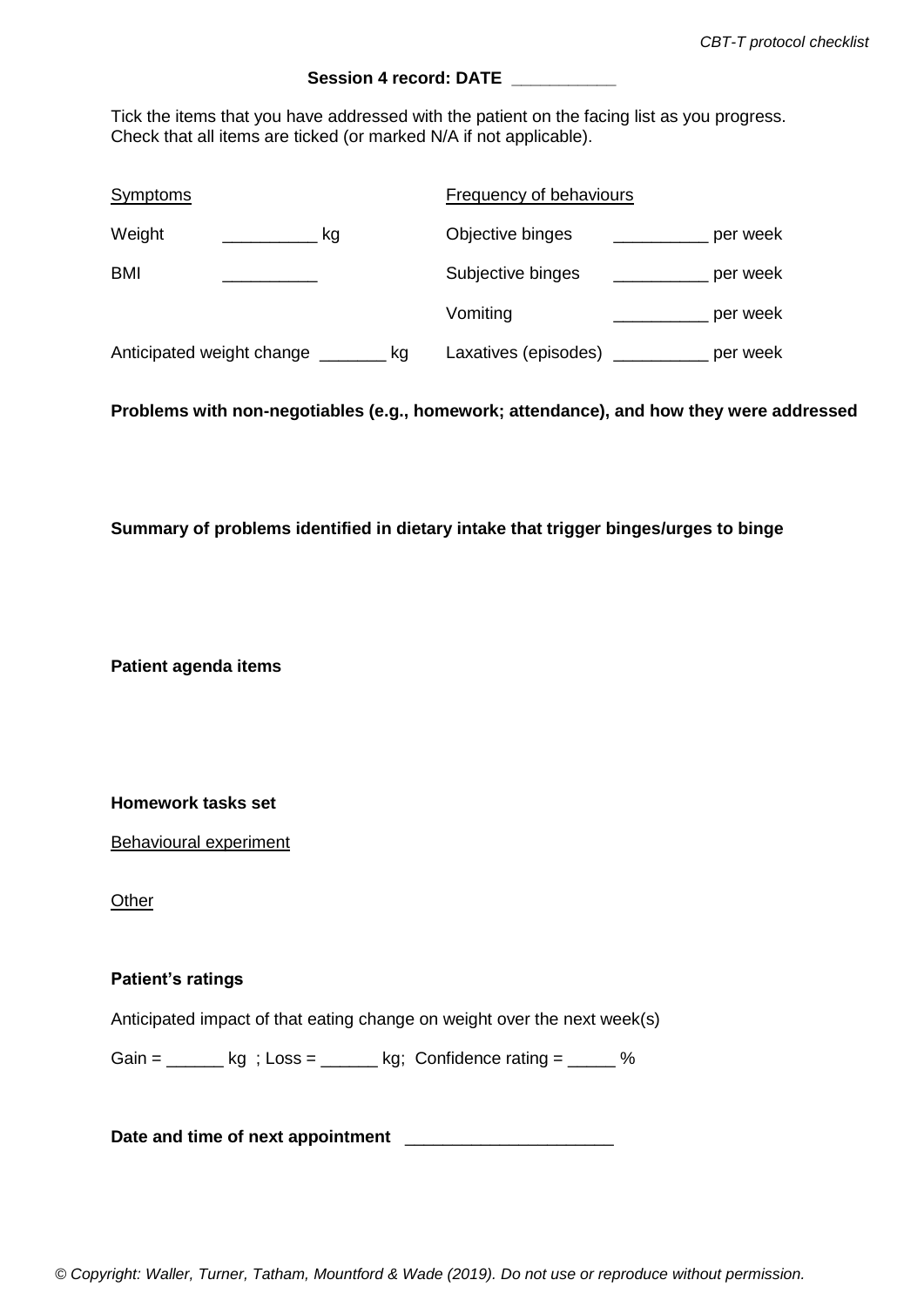### **Session 5: Agenda/Task checklist**

- Retrieve ED-15 and session 4 questionnaire pack
	- o Check that all items are completed
	- o Eyeball EDE-Q for change in pattern of cognitions since Session 1
- Review homework
	- o All done?
- Address any life-threatening or therapy-interfering behaviours
	- $\circ$  Remind any 'slow to start change' patients that they have one more before ending.
	- Ask patient about experience of session 4
		- o Stress that any changes are attributable to the patient's hard work
		- o The same applies to the following six sessions
		- $\circ$  Plan is now to work on those beliefs about food, weight and shape, as necessary (based on current beliefs, rather than past ones)
		- o Have to keep going with eating changes to make that work
- Patient agenda items and questions from last time?
	- o Give ten minutes to these, after the diaries and weighing
- Review food diaries
	- $\circ$  Identify changes from previous eating patterns
	- o Identify and note core symptoms
- Congratulate patient on any positive changes in eating pattern and symptom reduction; problem solve any slippage
- Add to the chart of patient bulimic behaviours
- Weighing process
	- 1. Ask re believed change in weight from last time (and certainty rating)
	- 2. Weigh the patient
	- 3. Chart the actual and anticipated weight change (copy for the patient)
	- 4. Review patient's beliefs relative to actual change
- Patient's agenda items
- Review bulimic behaviours
	- o Address any remaining starvation-related issues
	- $\circ$  Focus on emotional basis for remaining binge-purge behaviours, using new record
	- o Explain exposure work for purging behaviours
- Review behavioural experiment
	- o Check outcome against predicted outcome
	- o Maintain as planned (two more weeks)
- Cognitive challenges
	- o Identify remaining cognitive concerns re eating, weight and shape
	- o Historical review of eating and weight concerns
	- o Consider evidence for and against those beliefs in the here and now
- Begin body image work with cognitive challenges
	- o Historical review of body image concerns, considering evidence for and against those beliefs in the here and now
	- o Psychoeducation regarding body image
	- o Challenge misperception
	- o Imagery rescripting for body image
	- o Identify body-related behaviours that maintain the body image
- Agree next appointment
	- o Plan to move further on body image concerns, but need to maintain eating and weight work
- Set homework
	- $\circ$  ED-15 (do while waiting for the next appointment)
	- o Standard food diary plus record of trigger-core belief-emotion-behaviour links
	- o Change intake according to need (including any need to gain weight)
	- o Maintain/develop food-related behavioural experiment
	- o Review of evidence for beliefs
	- o Exposure work for purging behaviours
	- o Bring in photos if needed for surveys
- End session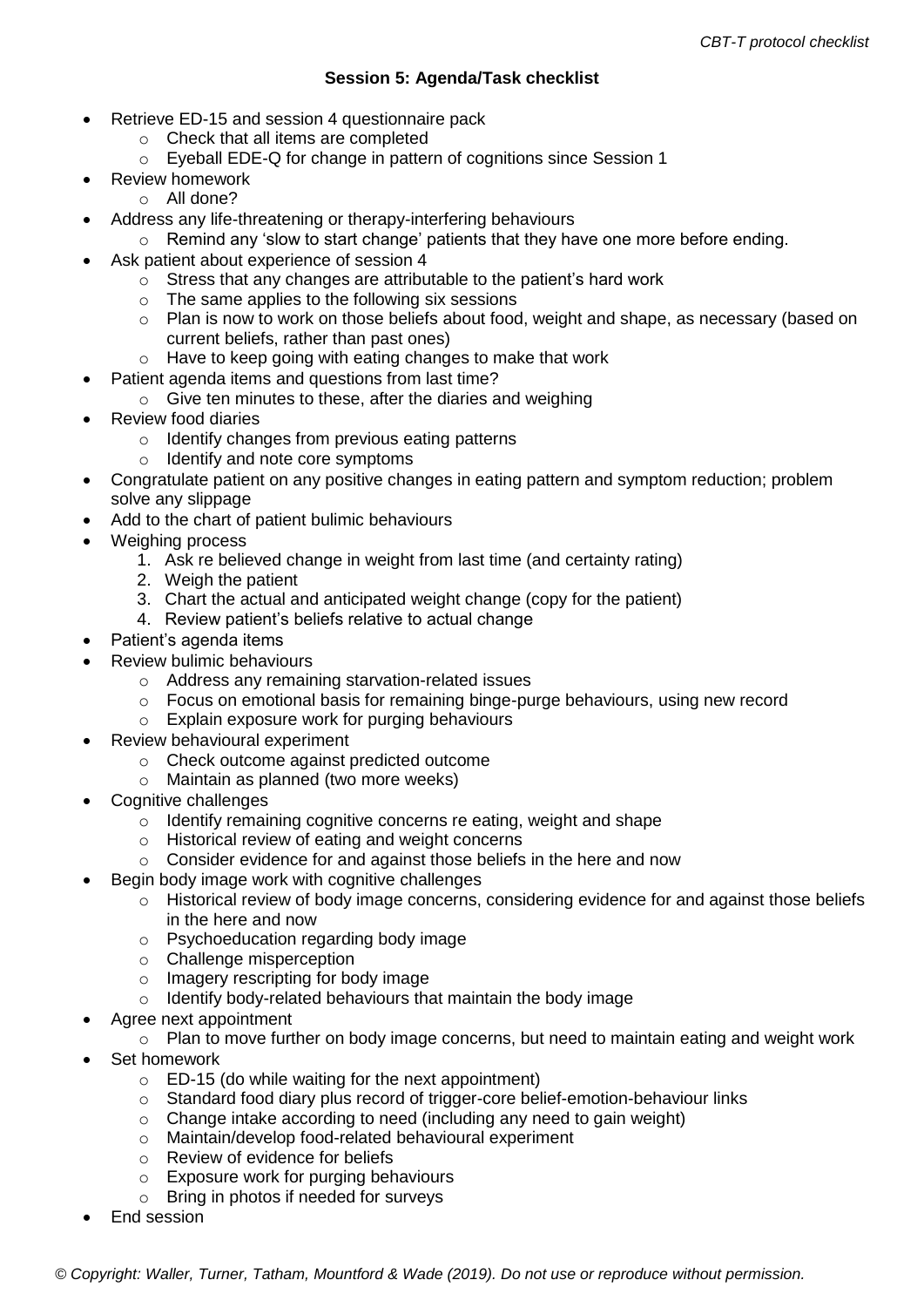### **Session 5 record: DATE \_\_\_\_\_\_\_\_\_\_\_**

Tick the items that you have addressed with the patient on the facing list as you progress. Check that all items are ticked (or marked N/A if not applicable).

| <b>Symptoms</b>                       | <b>Frequency of behaviours</b>           |
|---------------------------------------|------------------------------------------|
| Weight<br>kg                          | Objective binges<br>per week             |
| <b>BMI</b>                            | Subjective binges<br>per week            |
|                                       | Vomiting<br>per week                     |
| Anticipated weight change ________ kg | Laxatives (episodes) _______<br>per week |

**Problems with non-negotiables (e.g., homework; attendance), and how they were addressed**

**Summary of problems identified in dietary intake that trigger binges/urges to binge**

**Patient agenda items**

**Homework tasks set** 

Maintain behavioural experiment

Cognitive challenges re eating and weight

Exposure work for purging behaviours

#### **Patient's ratings**

Anticipated impact of that eating change on weight over the next week(s)

Gain =  $\_\_\_\$  kg ; Loss =  $\_\_\_\$  kg; Confidence rating =  $\_\_\_\$ %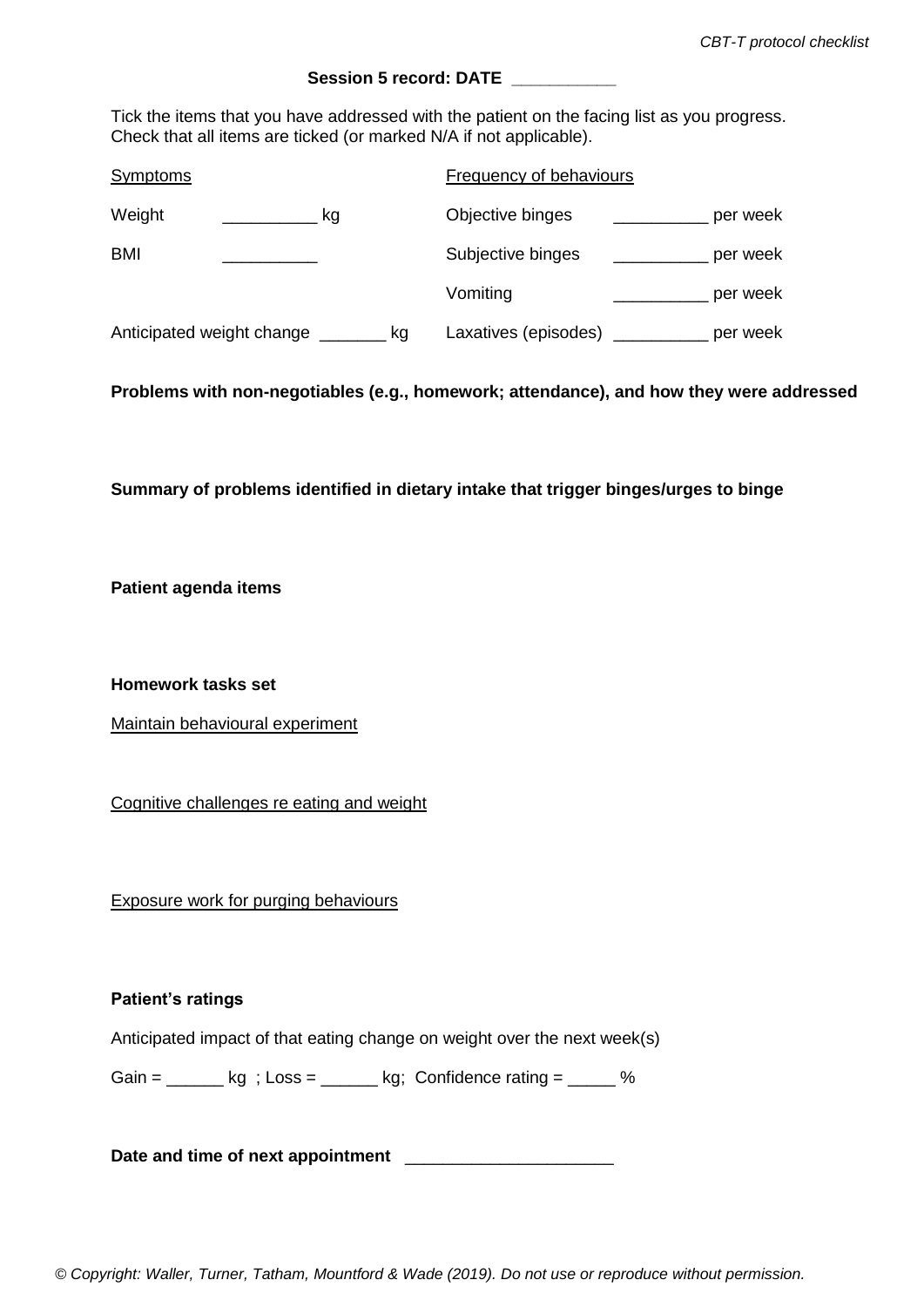- Retrieve ED-15
	- o Check that all items are completed
	- Review homework
- o All done?
- Address any life-threatening or therapy-interfering behaviours
	- o If no progress so far in therapy, stop here
- Ask patient about experience of session 5
- Patient agenda items and questions from last time?
	- $\circ$  Give ten minutes to these, after the diaries and weighing
- Review food diaries
	- o Identify changes from previous eating patterns
	- o Identify and note core symptoms
- Congratulate patient on any positive changes in eating pattern and symptom reduction; problem solve any slippage
- Add to the chart of patient bulimic behaviours
- Ask re believed change in weight from last time (and certainty rating)
- Weighing process
	- 1. Ask re believed change in weight from last time (and certainty rating)
	- 2. Weigh the patient
	- 3. Chart the actual and anticipated weight change (copy for the patient)
	- 4. Review patient's beliefs relative to actual change
- Review bulimic behaviours
	- o Focus on emotional basis for remaining binge-purge behaviours
	- o Review the impact of exposure work for purging behaviours
- Review behavioural experiment
	- o Check outcome against predicted outcome
	- o Review beliefs
	- o Either maintain for two more weeks or plan new two-week experiment
- Continue body image work, beginning on behavioural change targets
	- o Begin to address behavioural targets, as selected in Session 5
		- o Avoidance mirror exposure
		- $\circ$  Others' opinions survey
		- $\circ$  Checking or comparison behavioural experiments)
	- Agree next appointment
- Set homework
	- o ED-15 (do while waiting for the next appointment)
	- o Basic food diary
	- $\circ$  Change intake according to need (including any need to gain weight)
	- o Start new food-related behavioural experiment (if needed)
	- o Addressing body image
	- o Exposure work for purging behaviours
- End session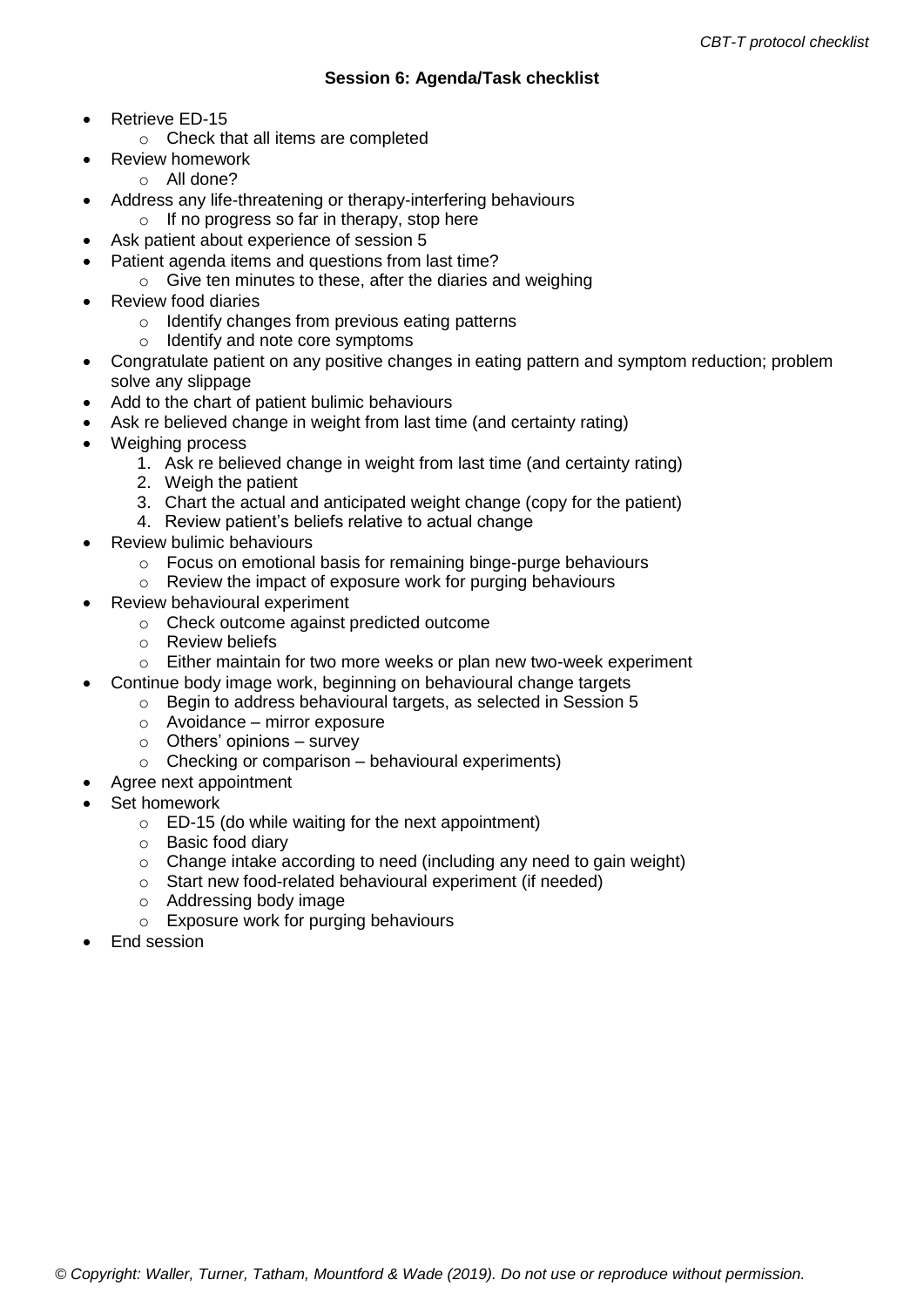### **Session 6 record: DATE**

Tick the items that you have addressed with the patient on the facing list as you progress. Check that all items are ticked (or marked N/A if not applicable).

| <b>Symptoms</b>                 | Frequency of behaviours          |
|---------------------------------|----------------------------------|
| Weight<br>kg                    | Objective binges<br>per week     |
| BMI                             | Subjective binges<br>per week    |
|                                 | Vomiting<br>per week             |
| Anticipated weight change<br>kg | Laxatives (episodes)<br>per week |

**Problems with non-negotiables (e.g., homework; attendance), and how they were addressed**

**Summary of problems identified in dietary intake that trigger binges/urges to binge**

**Patient agenda items**

**Homework tasks set** 

Maintain/start new behavioural experiment

Cognitive challenges re eating and weight

Exposure work for purging behaviours

Bring in photos for surveys, if appropriate

| <b>Patient's ratings</b> |             |                                                                          |   |
|--------------------------|-------------|--------------------------------------------------------------------------|---|
|                          |             | Anticipated impact of that eating change on weight over the next week(s) |   |
| Gain =                   | kg ; Loss = | kg; Confidence rating $=$                                                | % |

Date and time of next appointment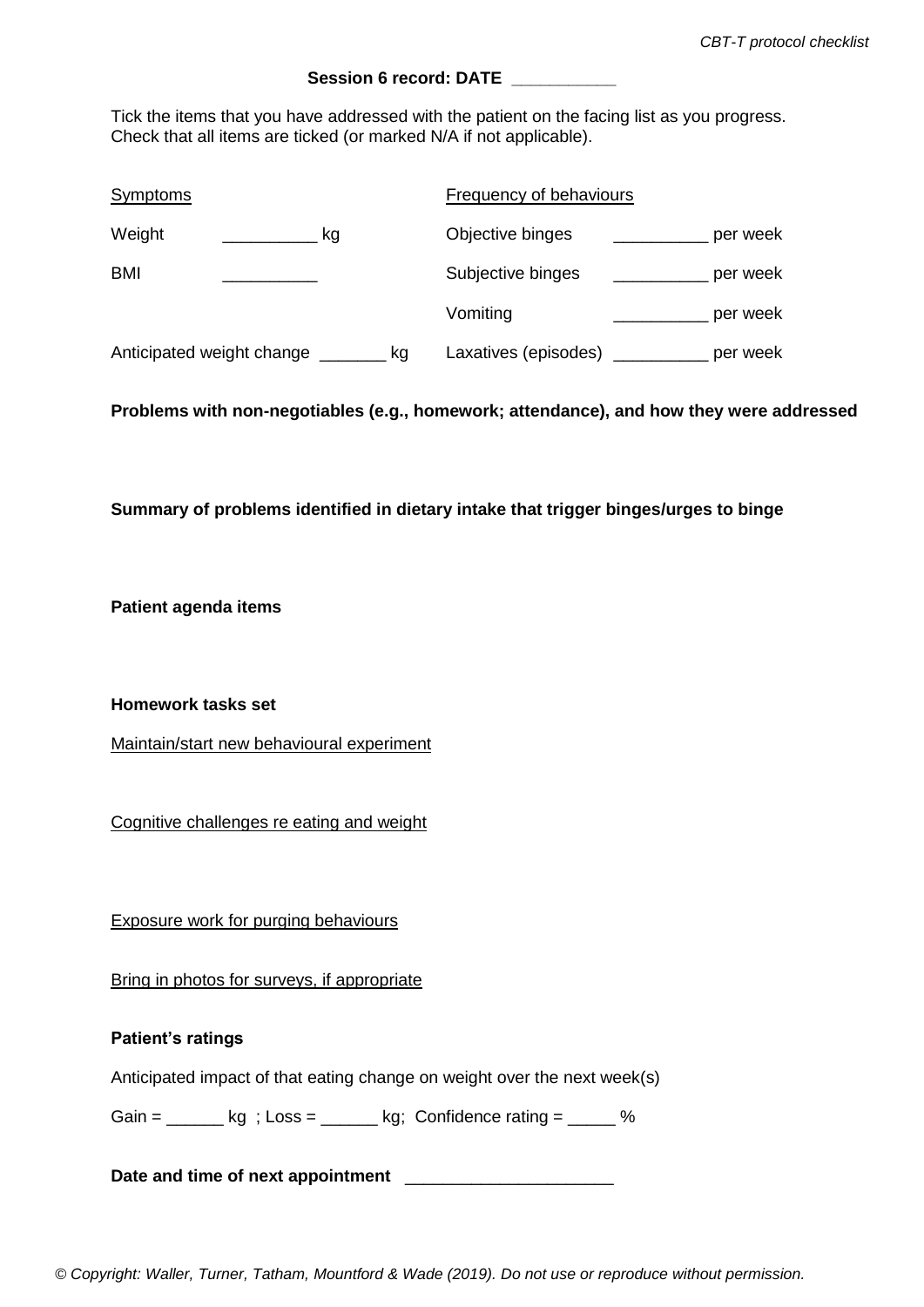- Retrieve ED-15
	- o Check that all items are completed
	- Review homework
		- o All done?
		- o Ask patient to maintain it
- Address any life-threatening or therapy-interfering behaviours
	- Review diary, chart behaviours, weigh patient (usual procedure), chart weight
	- o Stress what needs to be done over the next week, given skills learned already According to patient body image need:
		- o Mirror exposure
			- o Survey
			- o Behavioural experiments around body checking or comparison
	- Agree next appointment
- Set homework
	- o ED-15 and WAI-SR (do while waiting for the next appointment)
	- o Standard food diary plus record of trigger-core belief-emotion-behaviour links
	- $\circ$  Change intake according to need (including any need to gain weight)
	- o Maintain behavioural experiment (last week)
	- o Exposure work for purging behaviours
	- o Repeat/extend body image work, as appropriate to maintaining factors
		- **Exposure at home (recorded)**
		- **Survey carried out by clinician**
		- **Behavioural experiments**
- End session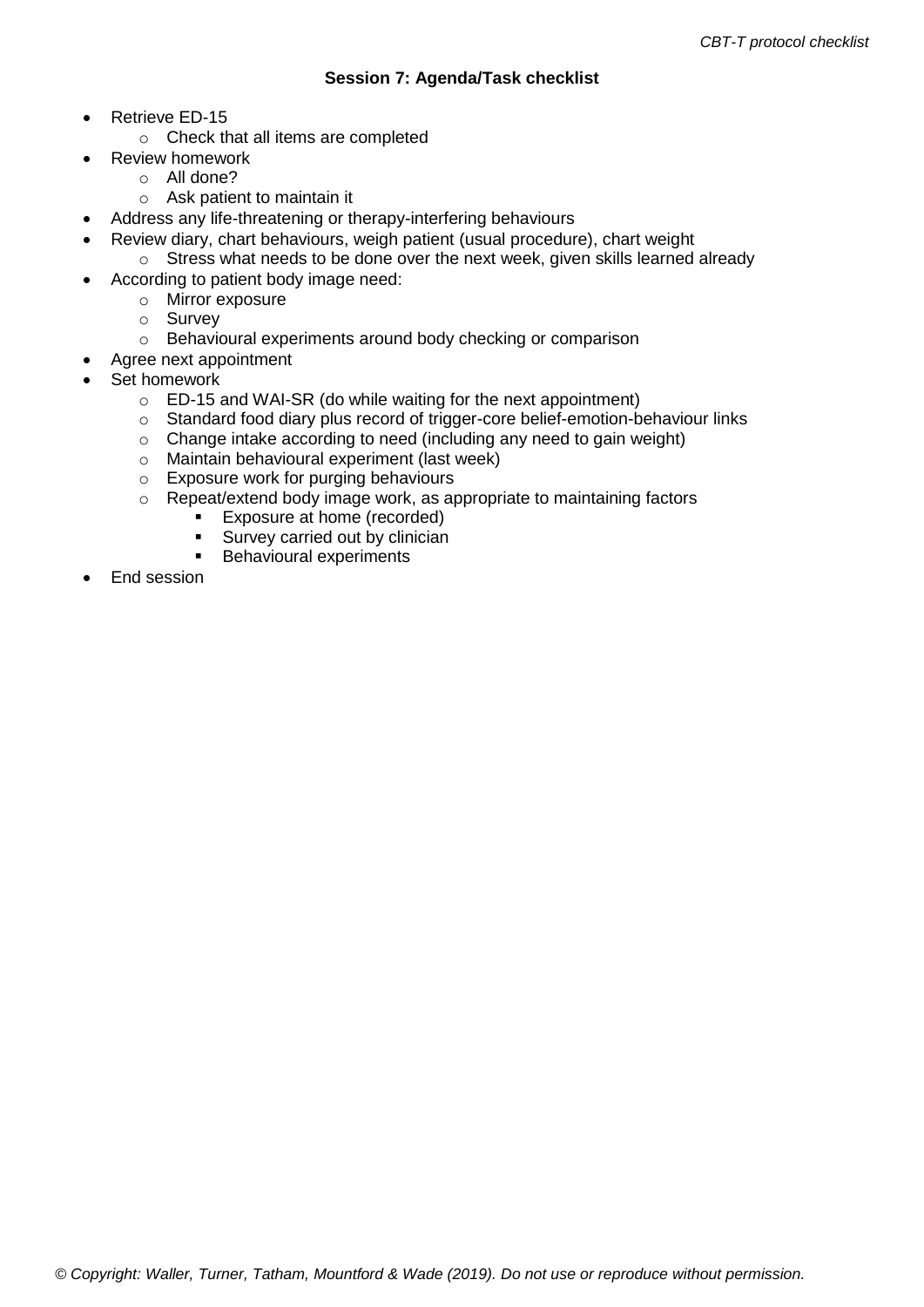### Session 7 **record: DATE**

Tick the items that you have addressed with the patient on the facing list as you progress. Check that all items are ticked (or marked N/A if not applicable).

| <b>Symptoms</b>                 | Frequency of behaviours          |
|---------------------------------|----------------------------------|
| Weight<br>kg                    | Objective binges<br>per week     |
| <b>BMI</b>                      | Subjective binges<br>per week    |
|                                 | Vomiting<br>per week             |
| Anticipated weight change<br>kg | Laxatives (episodes)<br>per week |

**Problems with non-negotiables (e.g., homework; attendance), and how they were addressed**

**Summary of problems identified that trigger purging**

### **Body image approach used:**

Exposure / Survey / Behavioural Experiment

**Homework tasks set** 

Maintain behavioural experiment

Exposure work for purging behaviours

Body image work to be carried out

#### **Patient's ratings**

Anticipated impact of that eating change on weight over the next week(s)

Gain =  $\_\_\_\$  kg ; Loss =  $\_\_\_\$  kg; Confidence rating =  $\_\_\_\$  %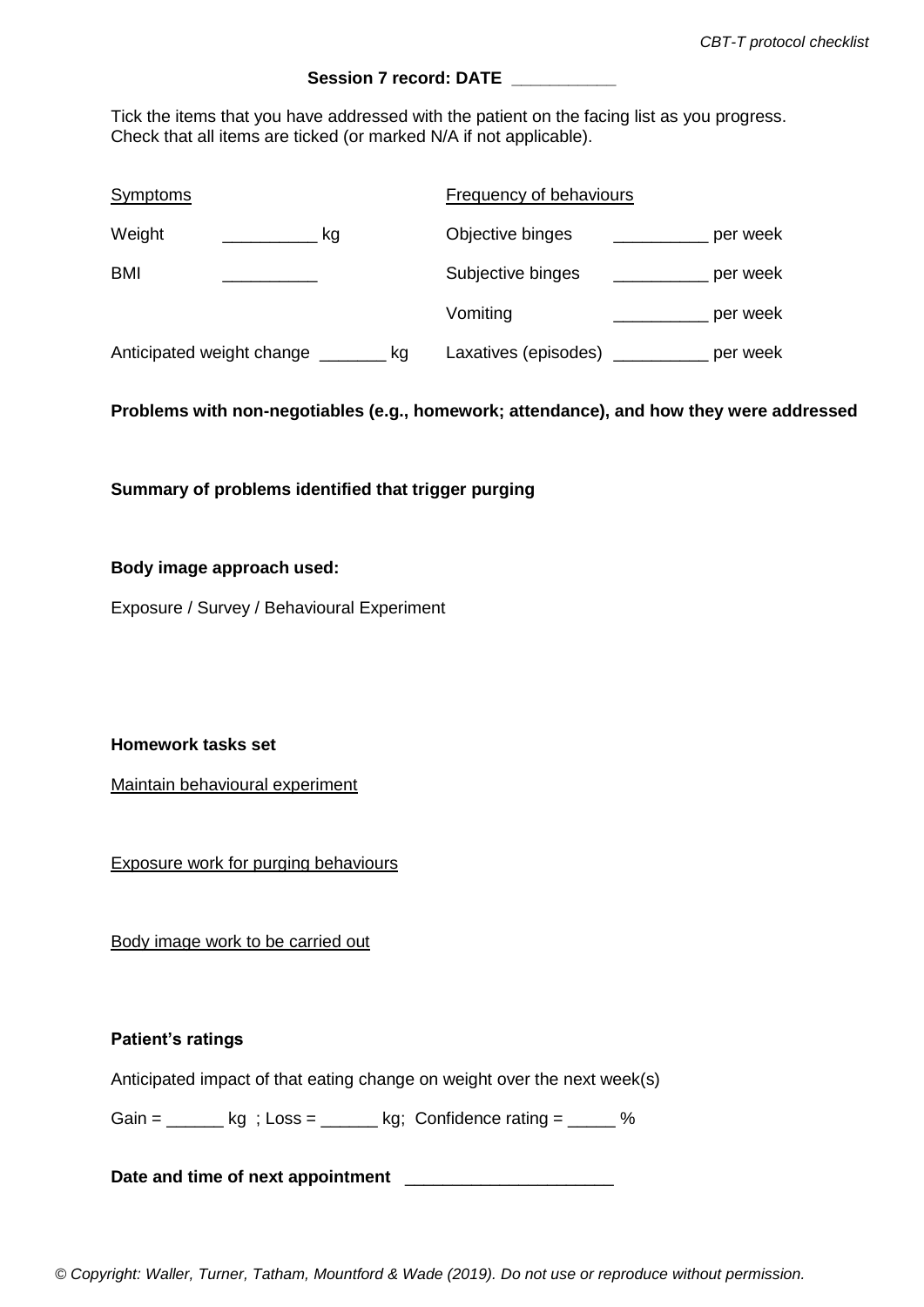- Retrieve ED-15
	- o Check that all items are completed
	- Review homework
	- o All done?
- Address any life-threatening or therapy-interfering behaviours
- Review diary, chart behaviours, weigh patient (usual procedure), chart weight
- $\circ$  Stress what needs to be done over the next week, given skills learned already
- Revisit body image work from last time
	- o Mirror exposure listen to home tape of exposure, identify problems; repeat in session, stress earlier reduction in anxiety
	- $\circ$  Survey review outcomes, and repeat/renew as necessary (different target; different respondents)
	- o Checking/comparison review behavioural experiments, repeat/extend/test alternative hypothesis
- Review outcome of behavioural experiment(s)
	- o Review cognitive impact
- Agree next appointment
- o Plan for relapse prevention and follow-up
- Set homework
	- o ED-15 (do while waiting for the next appointment)
	- o Standard food diary plus record of trigger-core belief-emotion-behaviour links
	- o Maintain behavioural experiment (last week)
	- o Exposure work for purging behaviours
	- o Repeat/extend body image work, as appropriate to maintaining factors
		- **Exposure at home (recorded)**
		- **Survey carried out by clinician or patient**
		- **Behavioural experiments**
- End session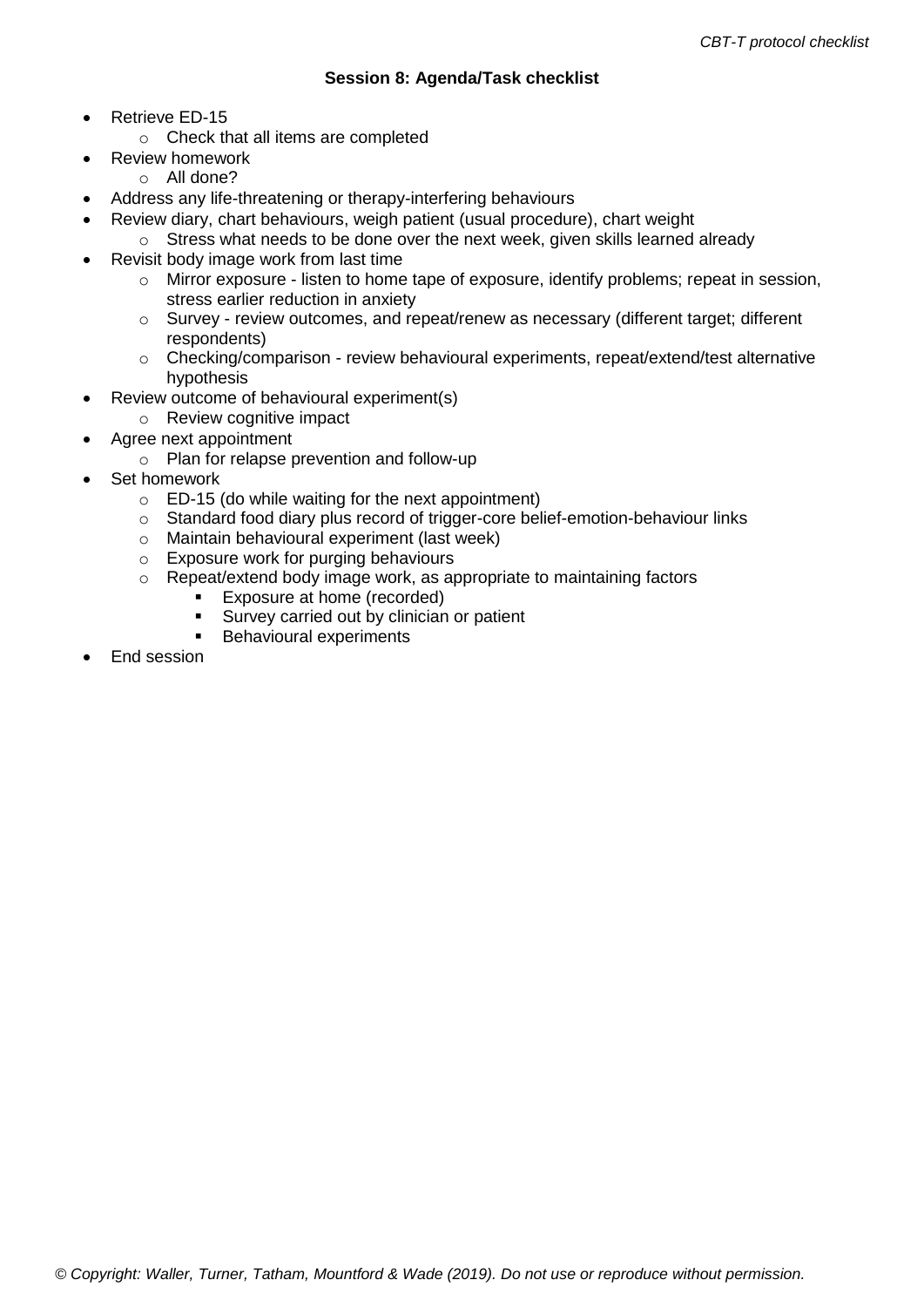### Session 8 **record: DATE**

Tick the items that you have addressed with the patient on the facing list as you progress. Check that all items are ticked (or marked N/A if not applicable).

| Symptoms                        | Frequency of behaviours          |
|---------------------------------|----------------------------------|
| Weight<br>kg                    | Objective binges<br>per week     |
| <b>BMI</b>                      | Subjective binges<br>per week    |
|                                 | Vomiting<br>per week             |
| Anticipated weight change<br>kg | Laxatives (episodes)<br>per week |

**Problems with non-negotiables (e.g., homework; attendance), and how they were addressed**

**Summary of outcomes from behavioural experiments**

#### **Body image approach used:**

Exposure / Survey / Behavioural Experiment

**Homework tasks set** 

Exposure work for purging behaviours

Body image work to be carried out

### **Patient's ratings**

Anticipated impact of that eating change on weight over the next week(s)

Gain =  $\frac{1}{\sqrt{2}}$  kg; Confidence rating =  $\frac{1}{\sqrt{2}}$  %

Date and time of next appointment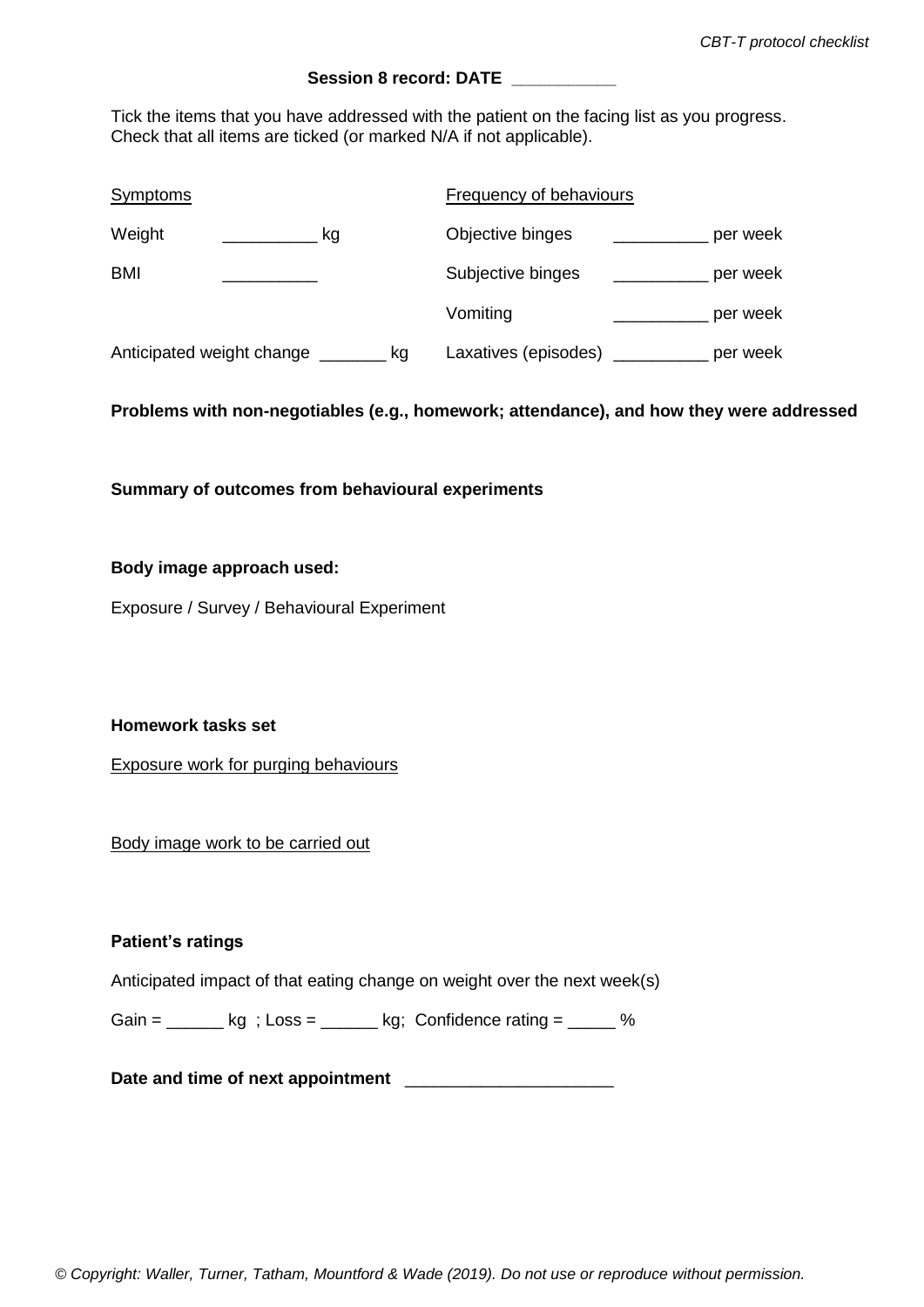- Retrieve ED-15
	- o Check that all items are completed
	- Review homework
	- o All done?
- Address any life-threatening or therapy-interfering behaviours
- Review diary, chart behaviours, weigh patient (usual procedure), chart weight
	- $\circ$  Stress what needs to be done over the next week, given skills learned already
- Review what helped to reduce bingeing and purging
	- $\circ$  Or what got in the way
- Revisit body image work from last time
	- $\circ$  Mirror exposure listen to home tape of exposure, identify problems; repeat in session, stress earlier reduction in anxiety
	- o Survey review outcomes, and repeat/renew as necessary (different target; different respondents)
	- o Checking/comparison review behavioural experiments, repeat/extend/test alternative hypothesis
- Relapse prevention plan
	- $\circ$  Therapy blueprint (start in the session, but getting the patient to generate it as much as possible)
	- o Include the 'what got in the way' elements, above
	- o Identify prelapses/permissive cognitions
	- o Plan life changes and dietary maintenance
	- o No weight loss plans for the next three months, to ensure stability.
	- o Plan 'home therapy' sessions (weekly; get others involved?)
	- Agree next appointment
- Set homework
	- o Questionnaire pack 3 (EDE-Q, GAD7, PHQ9, WAI-SR) to complete just before next session
	- $\circ$  ED-15 (do while waiting for the next appointment)
	- o Standard food diary plus record of trigger-core belief-emotion-behaviour links Repeat/extend body image work, as appropriate to maintaining factors
		- **Exposure at home (recorded)**
		- **Survey carried out by patient**
		- Behavioural experiments
	- o Complete therapy blueprint
- End session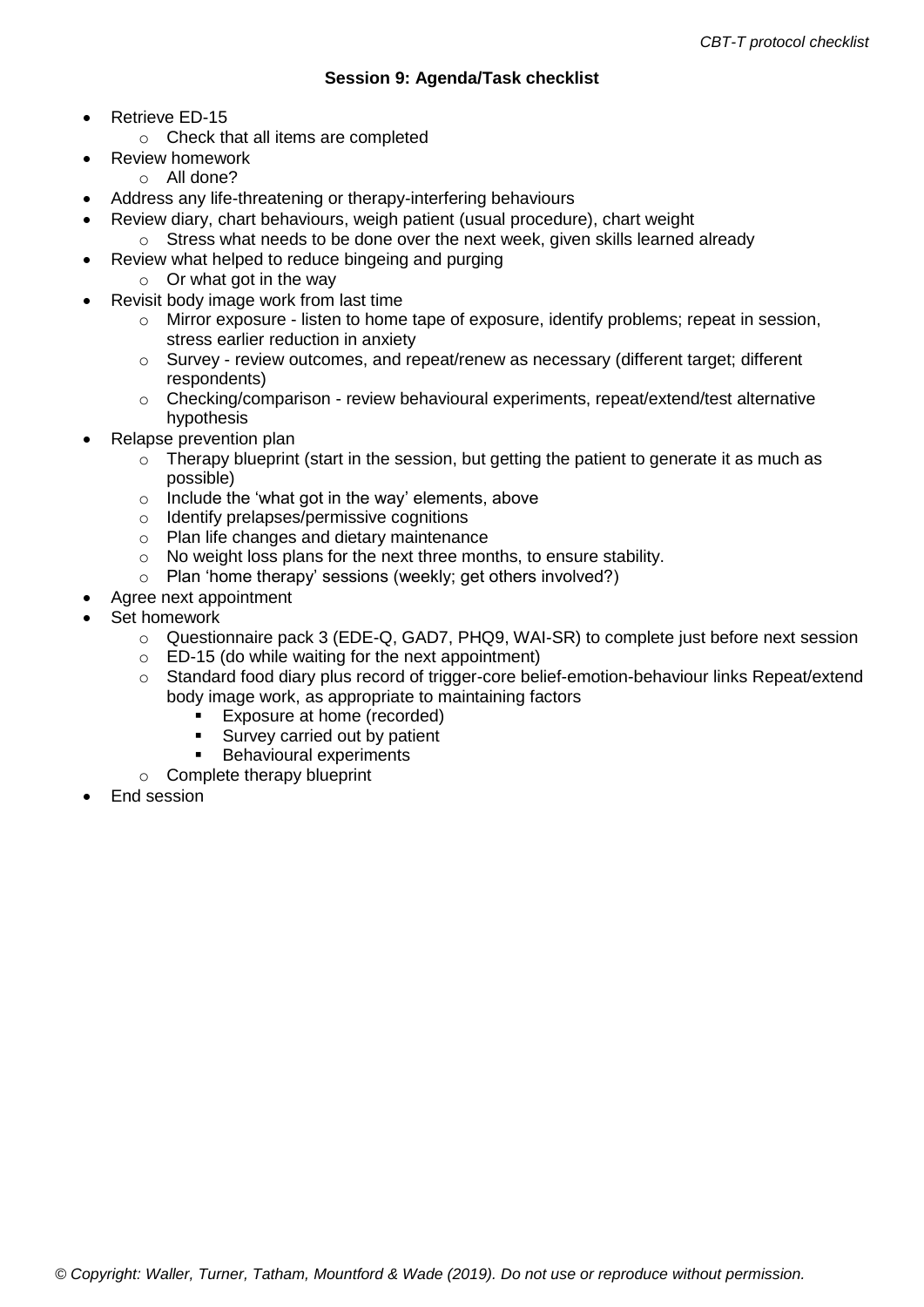### **Session 9 record: DATE \_\_\_\_\_\_\_\_\_\_\_**

Tick the items that you have addressed with the patient on the facing list as you progress. Check that all items are ticked (or marked N/A if not applicable).

| <b>Symptoms</b>                 | Frequency of behaviours          |
|---------------------------------|----------------------------------|
| Weight<br>kg                    | Objective binges<br>per week     |
| BMI                             | Subjective binges<br>per week    |
|                                 | Vomiting<br>per week             |
| Anticipated weight change<br>kg | Laxatives (episodes)<br>per week |

**Problems with non-negotiables (e.g., homework; attendance), and how they were addressed**

**Summary of what helped with reducing bingeing and purging**

#### **Body image approach used:**

Exposure / Survey / Behavioural Experiment

**Homework tasks set** 

Body image work to be carried out

Preparing therapy blueprint

#### **Patient's ratings**

Anticipated impact of that eating change on weight over the next week(s)

Gain =  $\kappa q$  ; Loss =  $\kappa q$ ; Confidence rating =  $\%$ 

Date and time of next appointment **Letter** 2011

### *REMEMBER TO HAND OVER THE END OF THERAPY QUESTIONNAIRES*

*© Copyright: Waller, Turner, Tatham, Mountford & Wade (2019). Do not use or reproduce without permission.*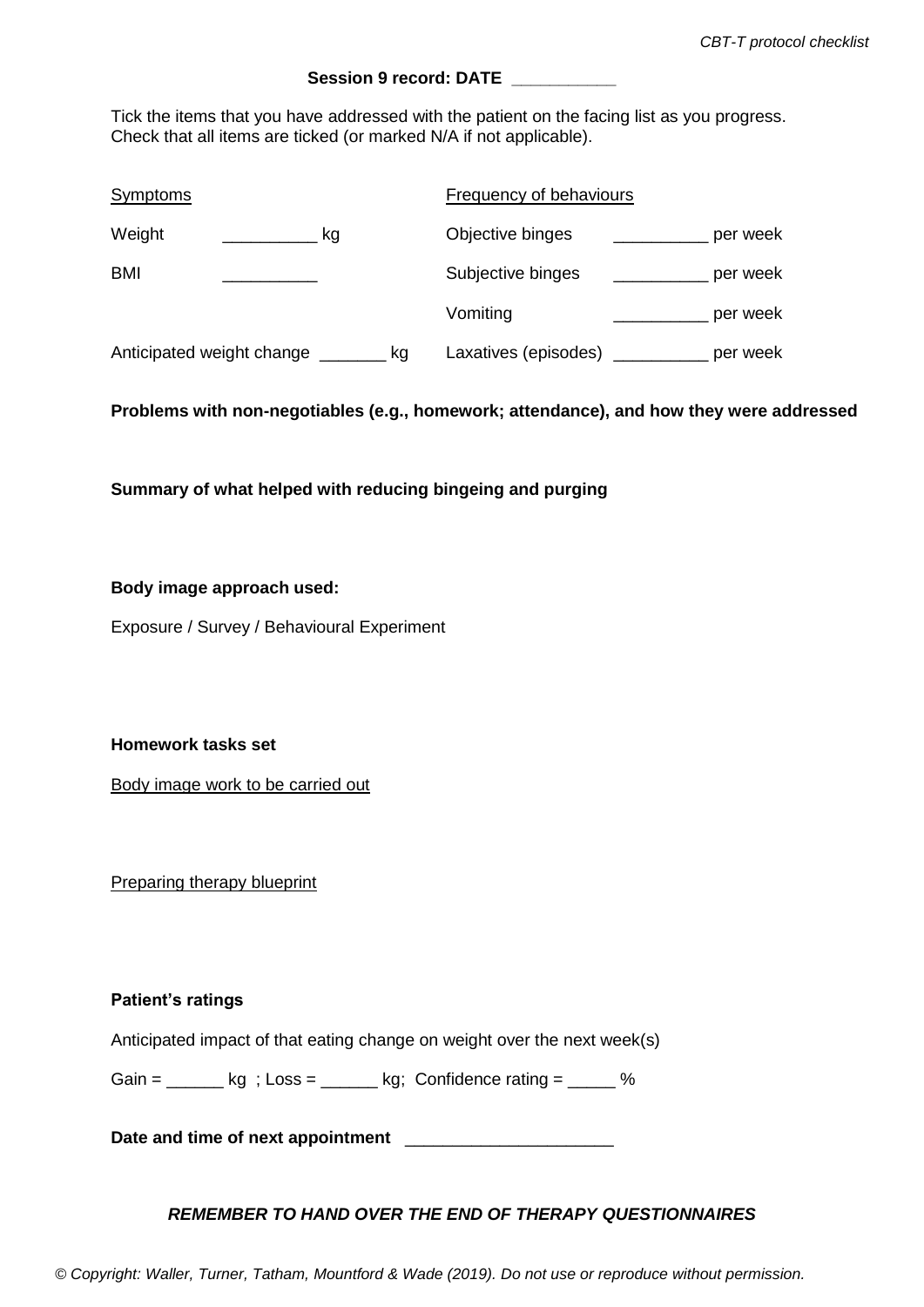### **Session 10: Agenda/Task checklist**

- Retrieve ED-15 and questionnaire pack 3
	- o Check that all items are completed
- Address any life-threatening or therapy-interfering behaviours
- Review diary, chart behaviours, weigh patient (usual procedure), chart weight
- Review beliefs about weight being related to eating
- Revisit body image work from last time
	- o What worked?
	- Review all changes across therapy
		- o Congratulations for a job well done
		- o Stress patient's responsibility for changes made to date, to enhance sense of agency
		- o Same for any remaining changes that are needed
- Relapse prevention plan
	- o Finalise therapy blueprint
	- o Stress importance of maintaining behavioural changes, challenging beliefs, and identifying and responding to prelapses
	- o No weight loss plans for the next three months, to ensure stability.
	- o Schedule of 'home therapy' sessions
- Plan one-month follow-up
	- o Give ED-15 and EDE-Q (to complete just before next session)
- End session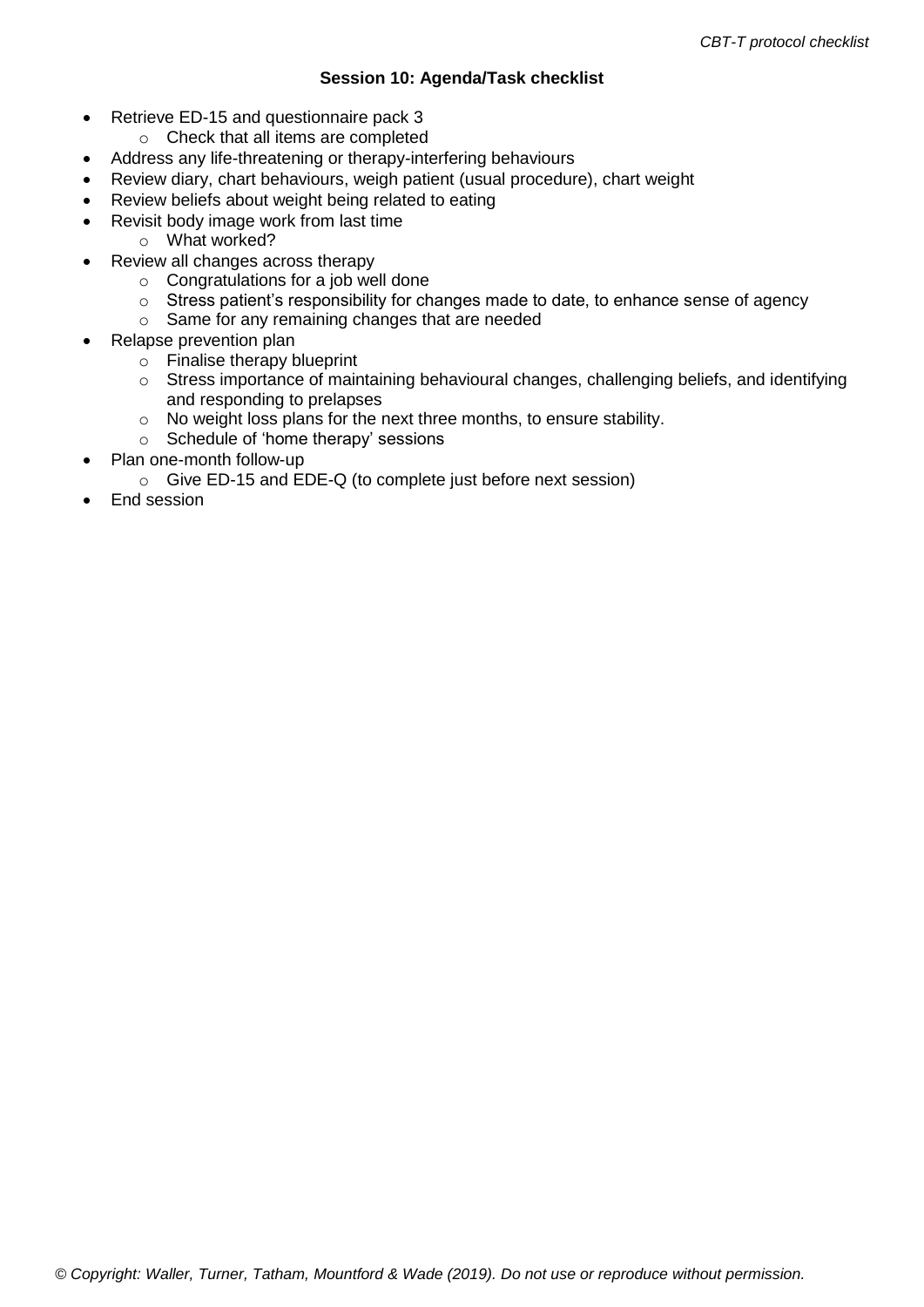### Session 10 record: DATE

Tick the items that you have addressed with the patient on the facing list as you progress. Check that all items are ticked (or marked N/A if not applicable).

| <b>Symptoms</b>                 | Frequency of behaviours          |  |  |
|---------------------------------|----------------------------------|--|--|
| Weight<br>kg                    | Objective binges<br>per week     |  |  |
| <b>BMI</b>                      | Subjective binges<br>per week    |  |  |
|                                 | Vomiting<br>per week             |  |  |
| Anticipated weight change<br>kg | Laxatives (episodes)<br>per week |  |  |

**Problems with non-negotiables (e.g., homework; attendance), and how they were addressed**

**Summary of what helped overall (stressing patient's role)**

**Content of therapy blueprint (attach a copy of the final version)**

Date and time of next appointment **LEAD ASSEM**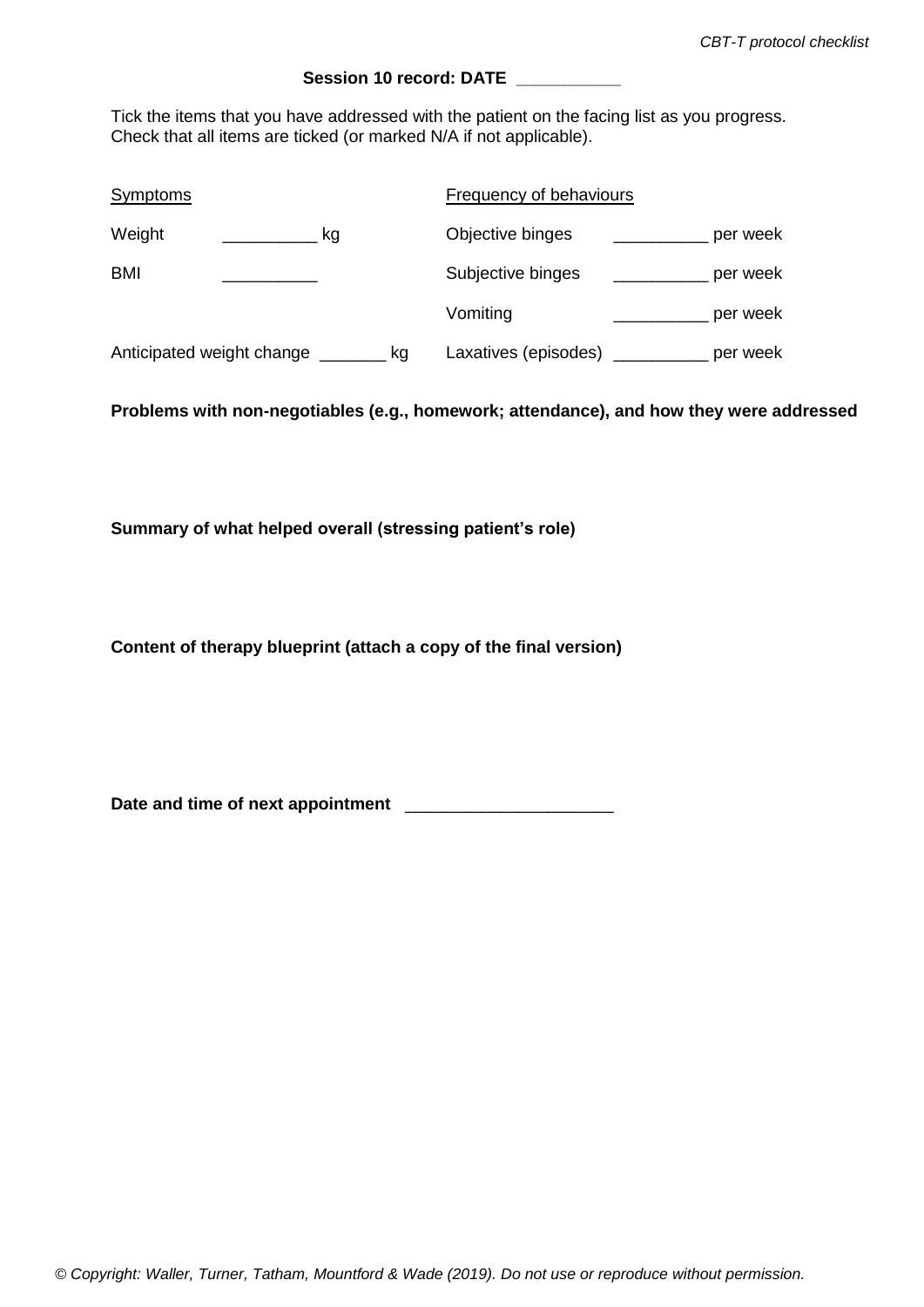### **Follow-up 1 - One month: DATE \_\_\_\_\_\_\_\_\_\_\_\_\_**

| <b>Symptoms</b>           | Frequency of behaviours over past month |                      |  |          |
|---------------------------|-----------------------------------------|----------------------|--|----------|
| Weight<br>kg              |                                         | Objective binges     |  | per week |
| BMI                       |                                         | Subjective binges    |  | per week |
|                           |                                         | Vomiting             |  | per week |
| Anticipated weight change | kg                                      | Laxatives (episodes) |  | per week |

### **Collect measures**

**Review use of therapy blueprint**

**Trouble shooting**

#### **Homework**

• Individualise to address any slippage/development

#### **Plan final follow-up in (two months)**

- Give ED-15, WAI-SR and EDE-Q (to complete just before final session)
- End session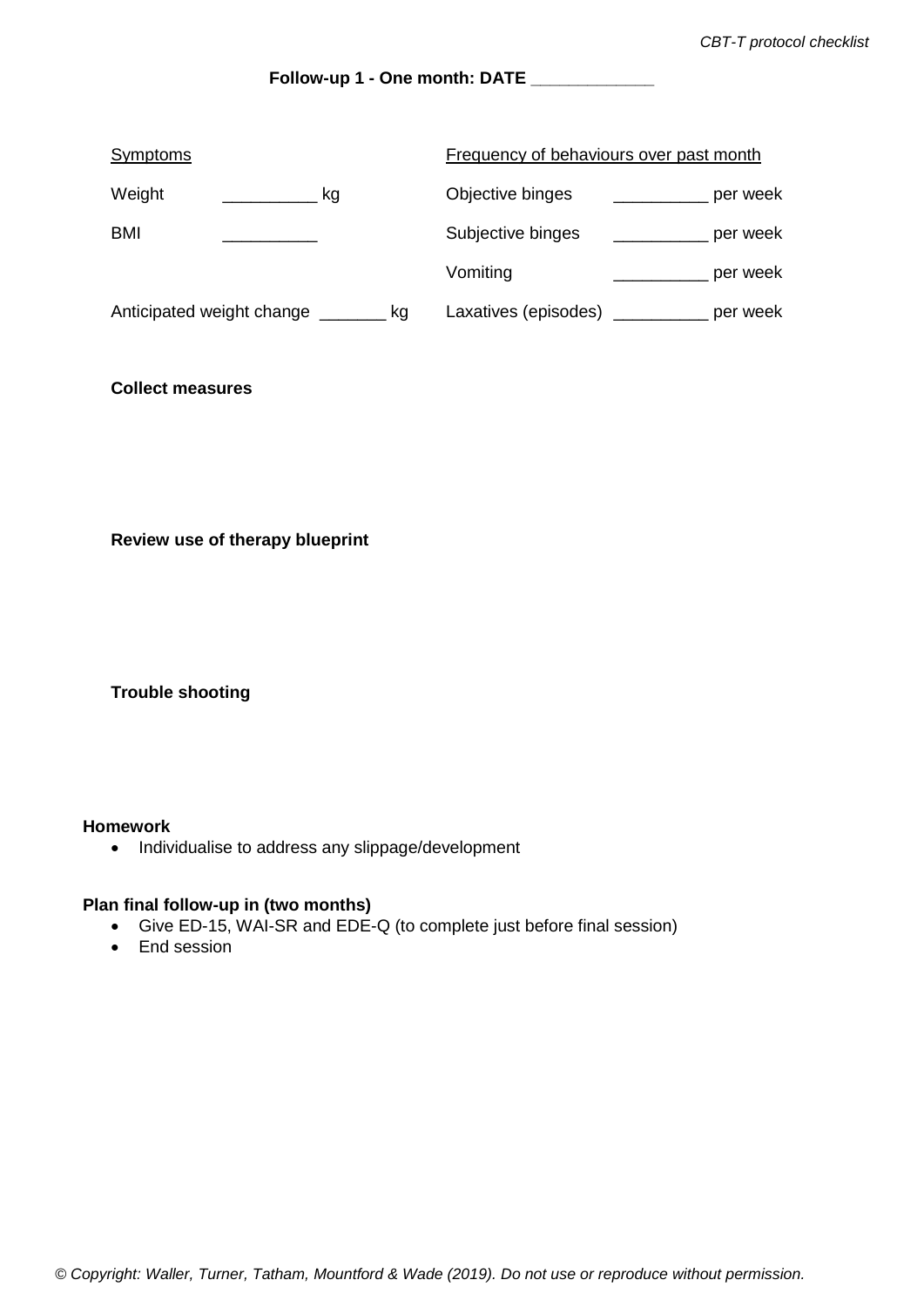## **Follow-up 2 – Three months: DATE \_\_\_\_\_\_\_\_\_\_\_\_\_**

| <b>Symptoms</b>           |  |    | Frequency of behaviours over past month |                      |  |          |
|---------------------------|--|----|-----------------------------------------|----------------------|--|----------|
| Weight                    |  | kg |                                         | Objective binges     |  | per week |
| BMI                       |  |    |                                         | Subjective binges    |  | per week |
|                           |  |    |                                         | Vomiting             |  | per week |
| Anticipated weight change |  | kg |                                         | Laxatives (episodes) |  | per week |

### **Collect measures**

**Review use of therapy blueprint**

**Trouble shooting**

### **Review progress overall**

Stress the patient's contribution and ability to maintain change

**Say goodbye**